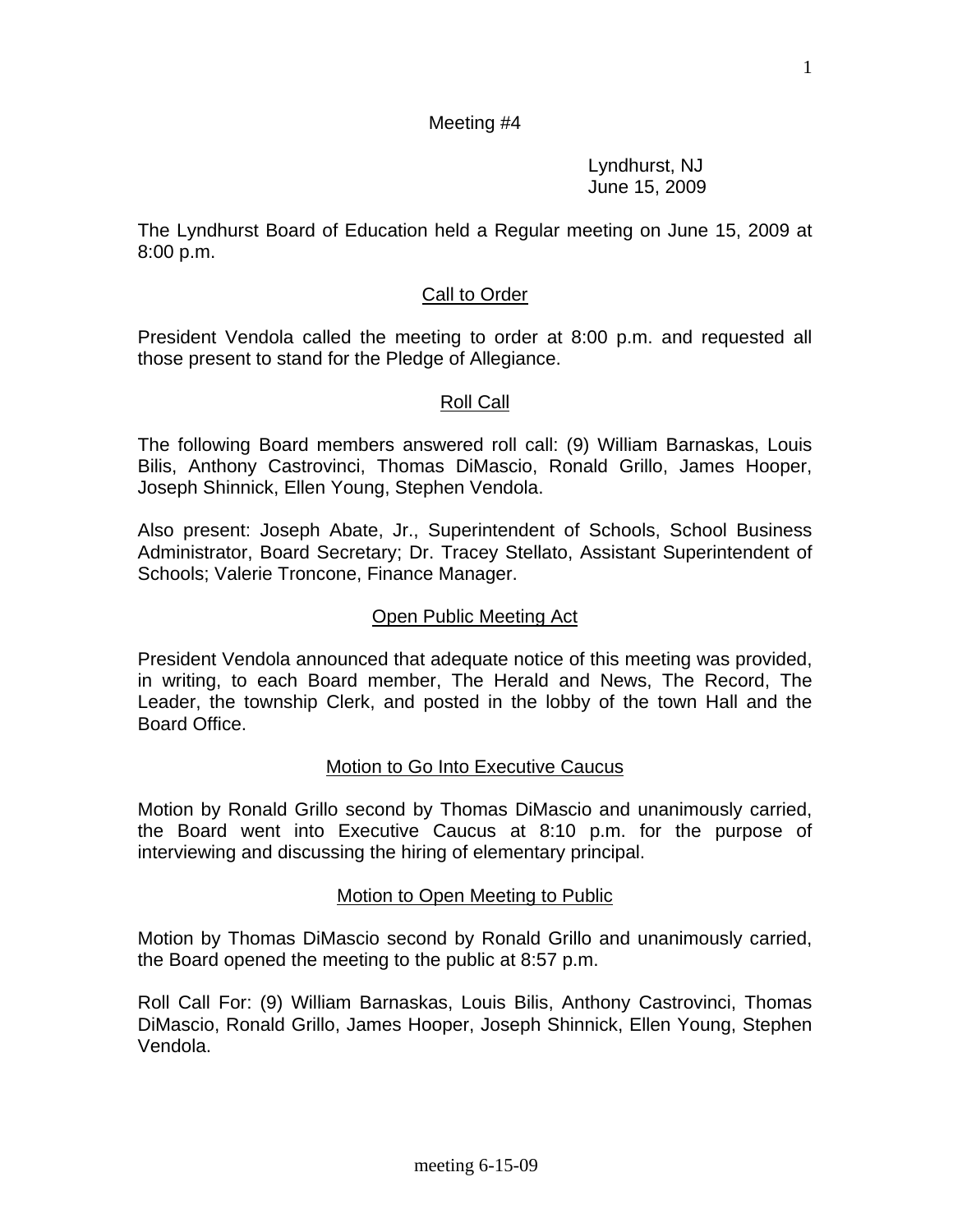## Personnel Committee

Any Board member who takes exception to any of the following listed actions under the category of Personnel may so indicate now and a separate motion for each of the excepted actions will be entertained.

Motion made by Anthony Castrovinci second by William Barnaskas that the following actions of the Board numbered 36 through 36 exception actions be adopted.

Roll Call For: (8) William Barnaskas, Anthony Castrovinci, Thomas DiMascio, Ronald Grillo, James Hooper, Joseph Shinnick, Ellen Young, Stephen Vendola. Against: (1) Louis Bilis

36. BE IT RESOLVED, at the recommendation of Joseph Abate, Jr., Superintendent of Schools, School Business Administrator, Board Secretary, that the Lyndhurst Board of Education hire Nicholas Coffaro as Elementary Principal for the 2009-10 school year, effective September 1, 2009, at a salary of \$102,902.00, subject to negotiations. Employment will be provisional, subject to authorization approval for emergent hiring pending completion of criminal history background check, and subject to submission of all required application documents. This is a replacement position.

## Motion to Go Into Executive Caucus

Motion by Ronald Grillo second by James Hooper and unanimously carried, the Board went into Executive Session for the purpose of personnel at 9:12 p.m.

## Motion to Open Meeting to Public

Motion by Anthony Castrovinci second by Ronald Grillo and unanimously carried, the Board opened the meeting to the public at 11:20 p.m.

Roll Call For: (9) William Barnaskas, Louis Bilis, Anthony Castrovinci, Thomas DiMascio, Ronald Grillo, James Hooper, Joseph Shinnick, Ellen Young, Stephen Vendola.

## Approval of Minutes

Motion by Ronald Grillo second by Thomas DiMascio that the Lyndhurst Board of Education approve the minutes of Meeting #3, May 18, 2009.

Roll Call For: (9) William Barnaskas, Louis Bilis, Anthony Castrovinci, Thomas DiMascio, Ronald Grillo, James Hooper, Joseph Shinnick, Ellen Young, Stephen Vendola.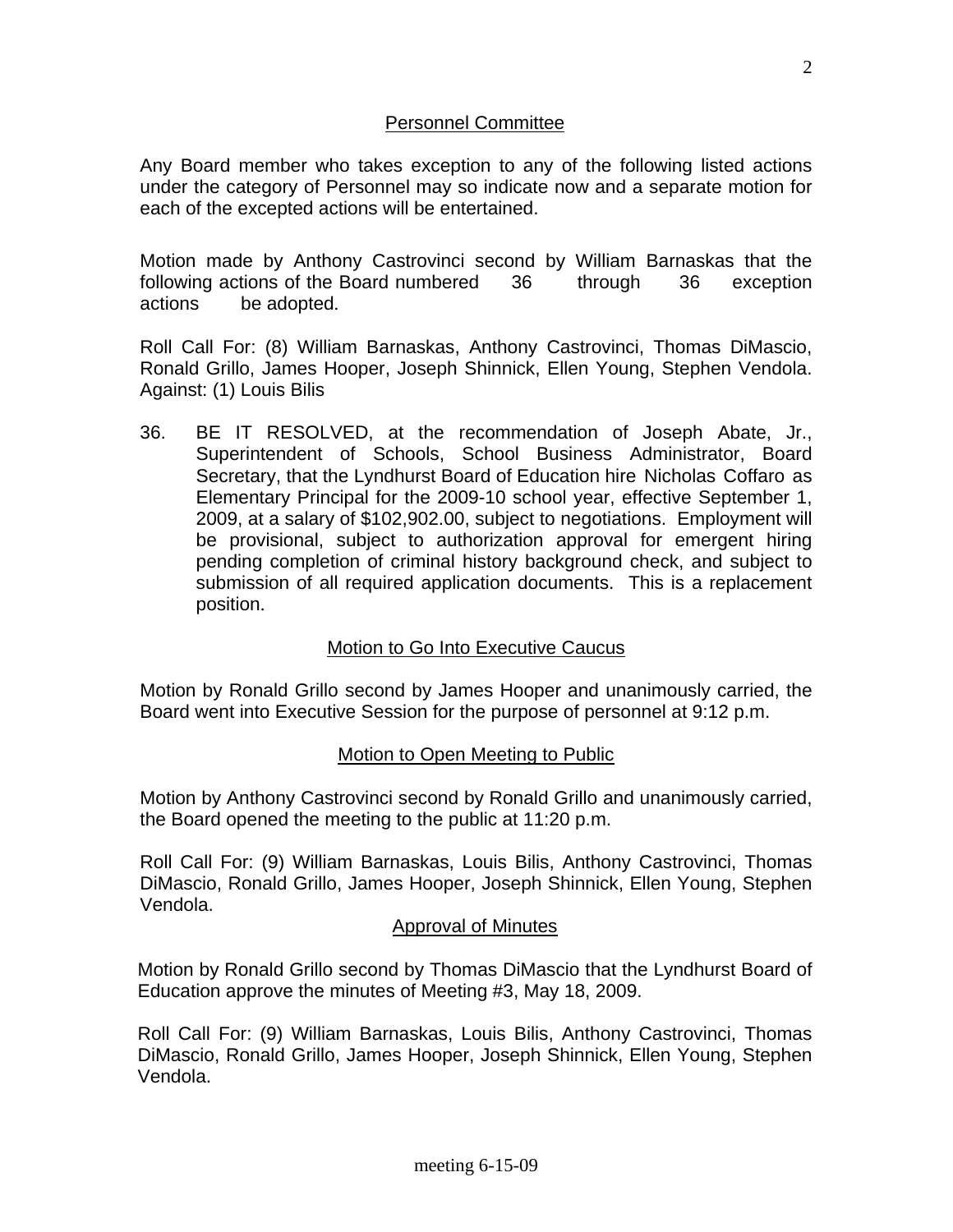### Finance & Negotiations Committee

Any Board member who takes exception to any of the following listed actions under the category of Finance & Negotiations may so indicate now and a separate motion for each of the excepted actions will be entertained.

Motion made by James Hooper second by Joseph Shinnick that the following Finance & Negotiations actions of the Board numbered 1 through 14 exception actions be adopted.

Roll Call For: (9) William Barnaskas, Louis Bilis, Anthony Castrovinci, Thomas DiMascio, Ronald Grillo, James Hooper, Joseph Shinnick, Ellen Young, Stephen Vendola.

- 1. BE IT RESOLVED, by the Lyndhurst Board of Education that it has received and accepts the financial reports of the Secretary and Treasurer of School Monies for the month ended May 31, 2009 and certifies that the reports indicate that no major account or fund is overexpended in violation of NJAC 6A:23-2.11(a) and that sufficient funds are available to meet the district's financial obligations for the remainder of the school year. A copy of the certification shall be included in the minutes.
- 2. BE IT RESOLVED, that the payroll for the month ended May 31, 2009 be and the same is hereby approved and ordered paid:

Payroll \$1,824,942.08

3. BE IT RESOLVED, that the attached list of supplies received and services rendered to the Board of Education of the Township of Lyndhurst, County of Bergen, for the month ended June 15, 2009 be and the same are hereby approved and ordered paid:

| Charter School (Fund 10)<br><b>Current Expense (Fund 11)</b><br>Capital Outlay (Fund 12)<br>Special Revenue (Fund 20) | 4,996.00<br>\$2,242,088.08<br>55,812.97<br>S<br>33,623.89<br>S. |
|-----------------------------------------------------------------------------------------------------------------------|-----------------------------------------------------------------|
| Total                                                                                                                 | \$2,336,520.94                                                  |
| <b>General Ledger</b>                                                                                                 | 122,752.19                                                      |

4. BE IT RESOLVED, that the ACCP/BCCP supplies received and services rendered to the Board of Education of the Township of Lyndhurst, County of Bergen, for the month of May, 2009, be and the same are hereby approved and ordered paid: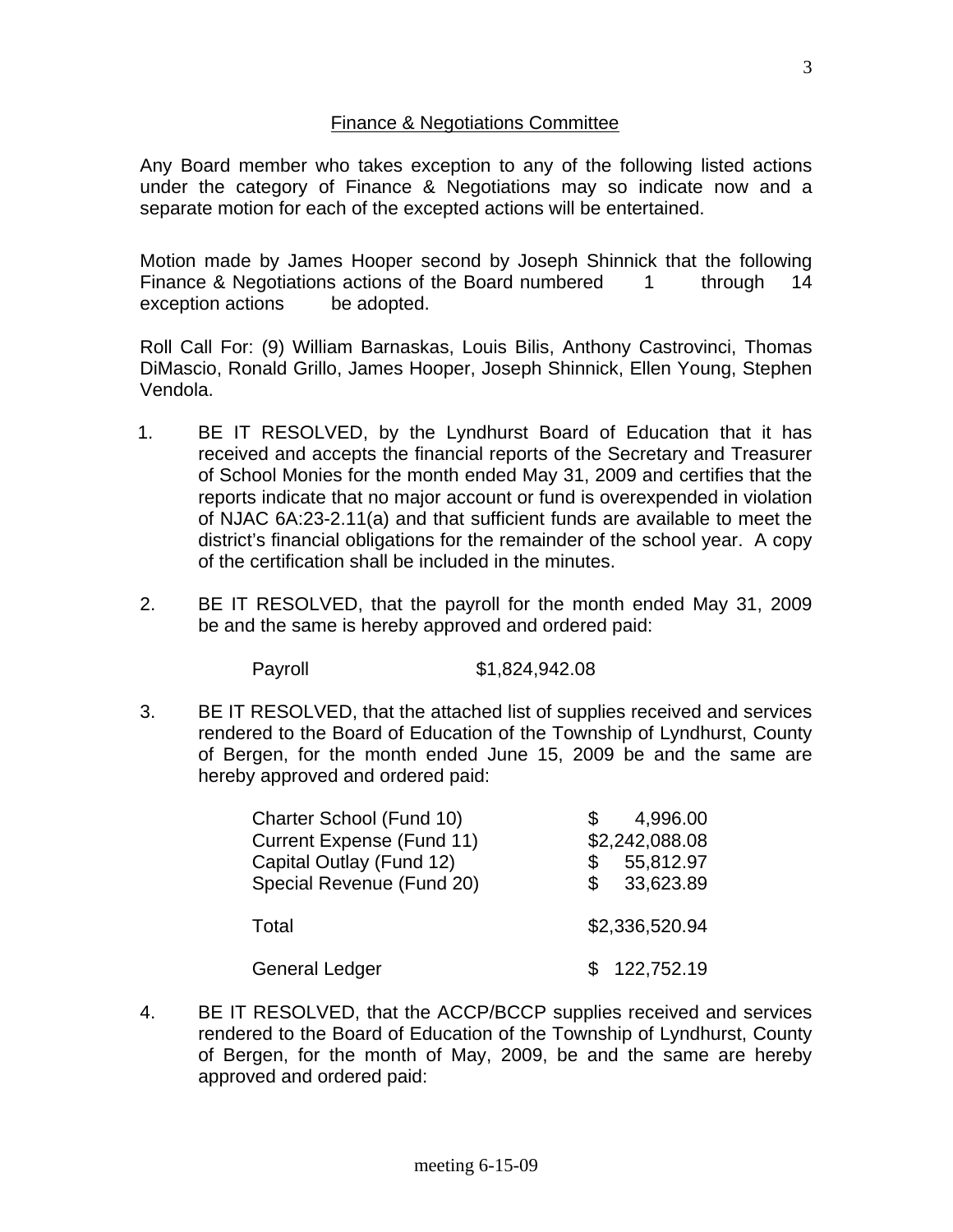| Payroll/Payroll Taxes<br>Supplies/Telephone/Misc<br><b>Tuition Refunds</b> | \$21,555.82<br>\$1,432.03<br>465.00 |
|----------------------------------------------------------------------------|-------------------------------------|
| Total                                                                      | \$23,452.85                         |

5. BE IT RESOLVED, that cafeteria services rendered to the Board of Education of the Township of Lyndhurst, County of Bergen, for the month of May 2009, be and the same are hereby approved and ordered paid:

| Payroll/Payroll Taxes | \$25,029.43 |
|-----------------------|-------------|
| <b>Services</b>       | \$13,561.17 |

- 6. BE IT RESOLVED, that the Lyndhurst Board of Education approve the attached transfers for the month of May 2009.
- 7. BE IT RESOLVED, that the Lyndhurst Board of Education enter into a service agreement with the Bergen County Special Services School District (BCSSD) to provide auxiliary services as outlined in Chapter 192/193 Laws of 1977, and shall be limited to instruction, evaluation, and the necessary equipment supplies, administration and supervision inherent in providing Compensatory Education, English As A Second Language, Supplemental Instruction, Home Instruction, Examination and Classification and Speech Correction to eligible students attending nonpublic school within the public school district in accordance with N.J.S.A. 18A:46A, 6,8,9 et seq. (Laws of 1977, Chapter 192), and the rules and regulations governing auxiliary services to non-public schools.
- 8. BE IT RESOLVED, that the Lyndhurst Board of Education contract with The Marasim Group for consulting services and software support for the 2009-2010 school year in the amount of \$22,800.00.
- 9. BE IT RESOLVED, that the Lyndhurst Board of Education authorizes the Superintendent of Schools/School Business Administrator to pay the July bills.
- 10. BE IT RESOLVED, that the Lyndhurst Board of Education approve the following donations:

 Lyndhurst Fire Department - \$500.00 Lyndhurst Emergency Squad - \$500.00 Lyndhurst Auxiliary Police - \$500.00

11. BE IT RESOLVED, that the Lyndhurst Board of Education renew their District Prescription Drug Program contract with Horizon BCBSNJ for the 2009-2010 school year, at the following rates: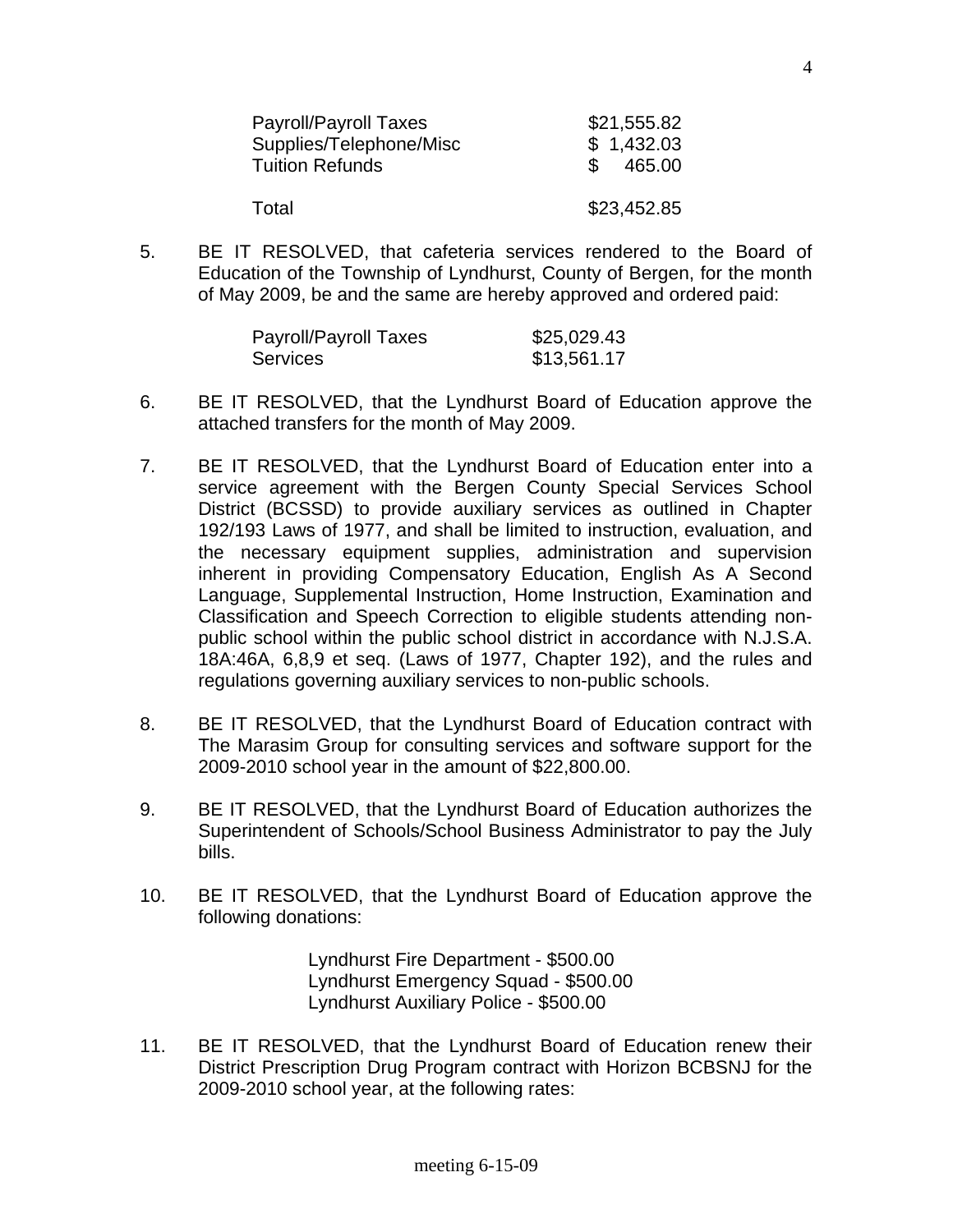| Single         | \$177.02 | \$186.67 |
|----------------|----------|----------|
| Family         | \$398.68 | \$420.41 |
| Parent & Child | \$216.69 | \$228.50 |

12. BE IT RESOLVED, that the Lyndhurst Board of Education authorize the following insurances purchased from The Bogle Agency, Lyndhurst, for the 2009-2010 school year:

| School Alliance Insurance Fund Program<br><b>Building/Contents</b><br><b>General Liability</b><br><b>Commercial Automobile</b><br>Boiler & Machinery<br><b>Inland Marine/Equipment</b><br><b>Environmental Impairment Liability</b> | \$71,941.00  |
|-------------------------------------------------------------------------------------------------------------------------------------------------------------------------------------------------------------------------------------|--------------|
| <b>Educators Legal Liability</b>                                                                                                                                                                                                    | \$25,986.00  |
| <b>Excess Liability</b>                                                                                                                                                                                                             | \$13,990.00  |
| <b>Bond Insurance</b>                                                                                                                                                                                                               | \$2,987.00   |
| <b>Student Accident Insurance</b>                                                                                                                                                                                                   | \$36,600.00  |
| Accident Death & Dismemberment                                                                                                                                                                                                      | \$<br>175.00 |
| <b>SAIF Administrative &amp; Loss Control</b>                                                                                                                                                                                       | \$1,050.00   |

13. BE IT RESOLVED, that the Lyndhurst Board of Education contract with South Bergen Jointure Commission for the use of seven (7) classrooms, three (3) at Lyndhurst Recreation Center, Valley Brook Ave. and four (4) classrooms at Jefferson School, Lake Avenue, from July 1, 2009 to July 24, 2009 at \$18,025.00 due July 1, 2009.

Total Insurance Cost for School Year \$152,729.00

14. BE IT RESOLVED, at the recommendation of Joseph Abate, Jr., Superintendent of Schools, School Business Administrator, that the Lyndhurst Board of Education place the attached list of employees on the negotiated salary guide for the 2009-2010 school year, subject to negotiations.

## Education & Curriculum Committee

Any Board member who takes exception to any of the following listed actions under the category of Education & Curriculum may so indicate now and a separate motion for each of the excepted actions will be entertained.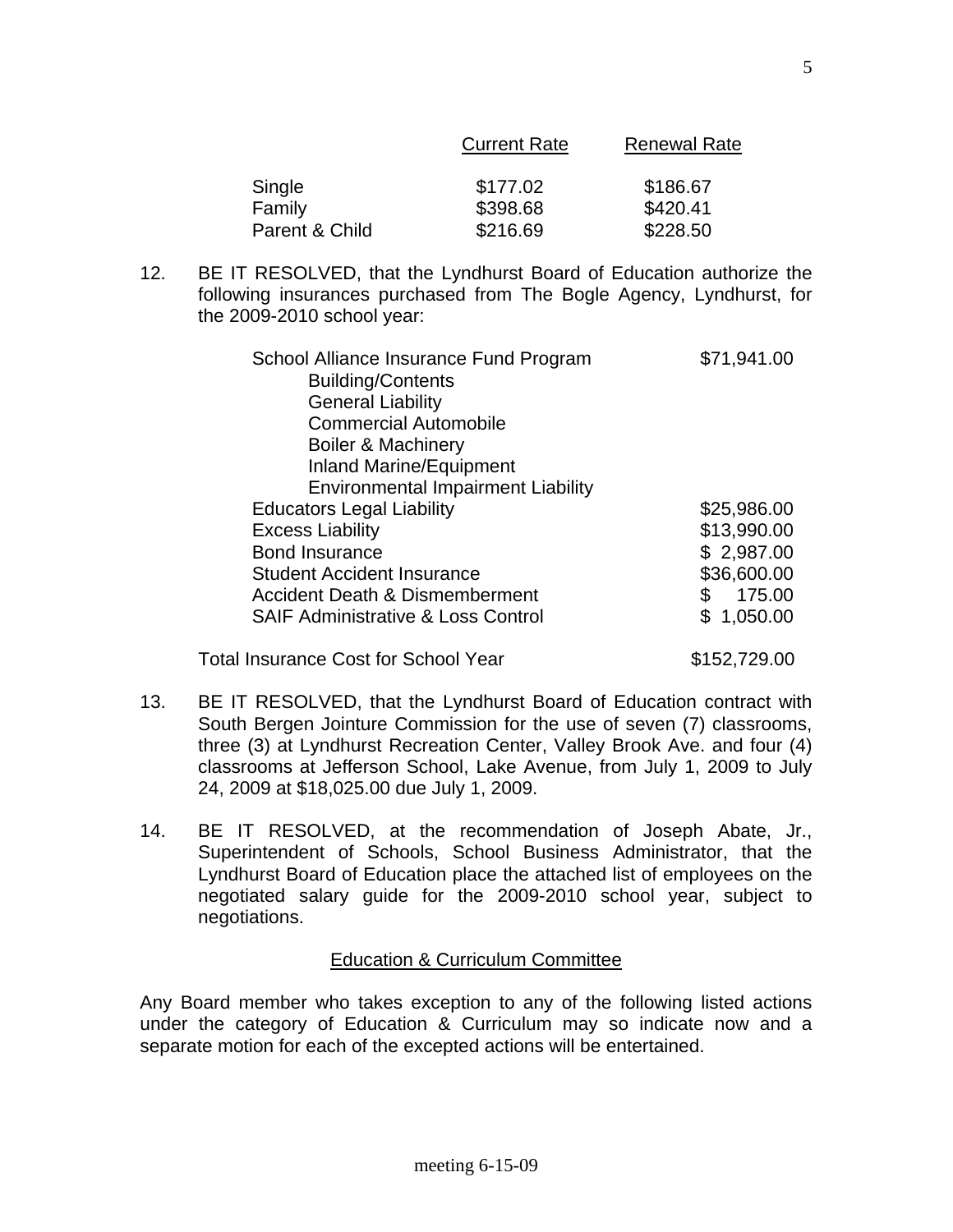Motion made by Ellen Young second by Ronald Grillo that the following Education & Curriculum actions of the Board numbered 1 through 2 exception actions be adopted.

Roll Call For: (9) William Barnaskas, Louis Bilis, Anthony Castrovinci, Thomas DiMascio, Ronald Grillo, James Hooper, Joseph Shinnick, Ellen Young, Stephen Vendola.

- 1. BE IT RESOLVED, that the Lyndhurst Board of Education approve the 2009 John C. MacLean Scholarship Awards. Copy on file.
- 2. BE IT RESOLVED, that the Lyndhurst Board of Education approve the District Mentoring Plan 2008-2011. Copy on file in the superintendent's office.

## Rules & Regulations Committee

Any Board member who takes exception to any of the following listed actions under the category of Rules & Regulations may so indicate now and a separate motion for each of the excepted actions will be entertained.

Motion made by Thomas DiMascio second by Ronald Grillo that the following Rules & Regulations actions of the Board numbered 1 through 4 exception actions be adopted.

Roll Call For: (9) William Barnaskas, Louis Bilis, Anthony Castrovinci, Thomas DiMascio, Ronald Grillo, James Hooper, Joseph Shinnick, Ellen Young, Stephen Vendola.

- 1. BE IT RESOLVED, that the Lyndhurst Board of Education accepted a donation of an outdoor storage shed that was built and designed by Eagle Scout Matt Waldrin for use at Washington School.
- 2. BE IT RESOLVED, that the Lyndhurst Board of Education grant permission for the Athletic Department to discard various sports uniforms and equipment. These items are outdated, unusable and of no value.
- 3. BE IT RESOLVED, that the Lyndhurst Board of Education approve the attached revised policies:

| Policy 6121<br>$(2^{nd}$ reading)   | Non-Discrimination/Affirmative Action |
|-------------------------------------|---------------------------------------|
| Policy 4111.1<br>$(2^{nd}$ reading) | Non-Discrimination/Affirmative Action |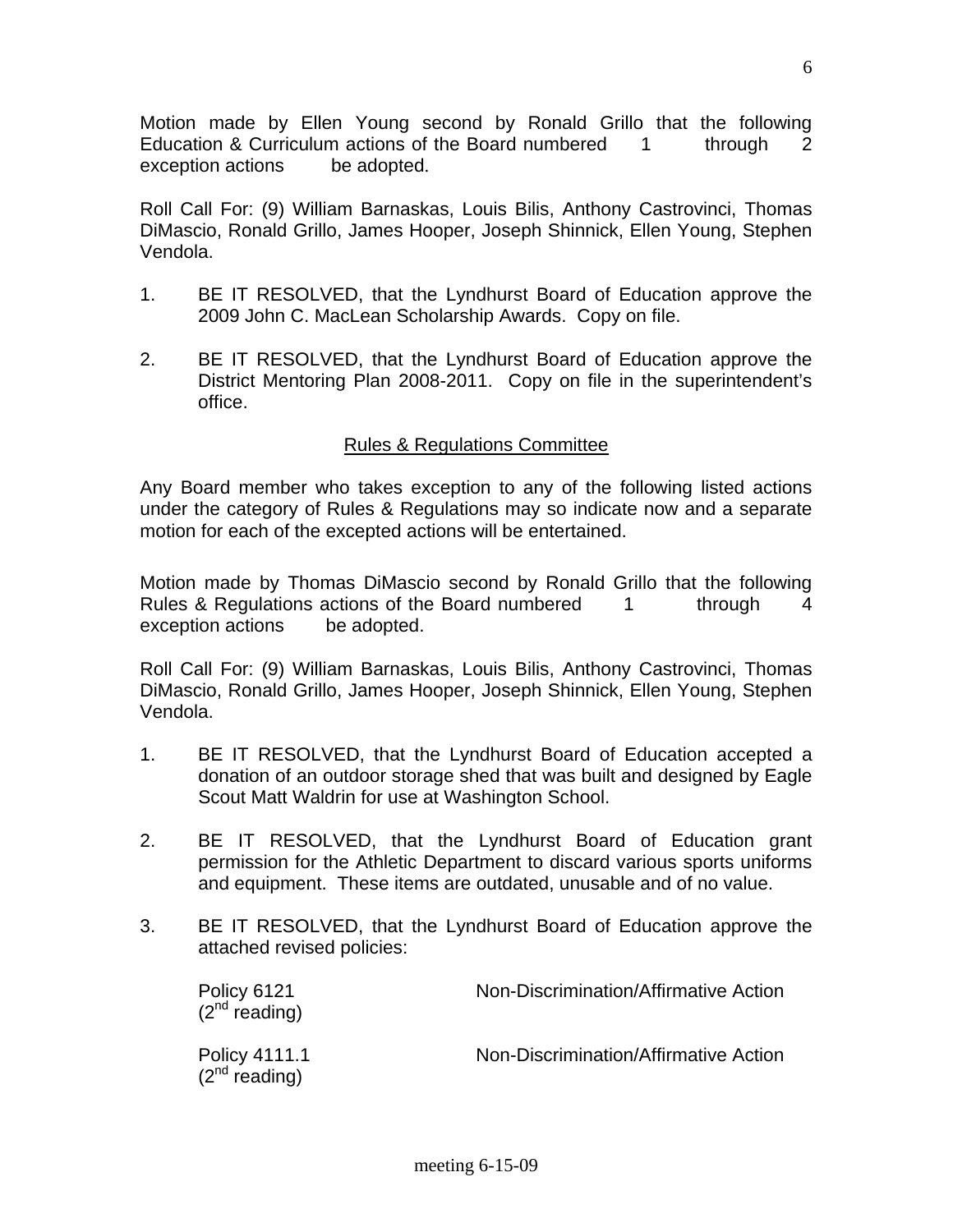| Policy 4211.1<br>$(2^{nd}$ reading) | Non-Discrimination/Affirmative Action |
|-------------------------------------|---------------------------------------|
| Policy 5145.4<br>$(2nd$ reading)    | <b>Equal Educational Opportunity</b>  |

4. BE IT RESOLVED, that the Lyndhurst Board of Education approve the following use of school facilities:

| Organization              | Place                                         | Time, Date, Purpose                                                                                                        |
|---------------------------|-----------------------------------------------|----------------------------------------------------------------------------------------------------------------------------|
| <b>Washington School</b>  | Washington<br>Parking Lot<br><b>Restrooms</b> | 8:30 am-1:30 pm<br>6/6/09<br>Car Wash                                                                                      |
| <b>HYE Theater Studio</b> | Lyndhurst HS<br>Auditorium                    | 6:00 pm-9:00 pm<br>6/10/09<br>6:00 pm-11:00 pm<br>6/11/09<br>6/12,13/09<br>6:00 pm-11:00 pm<br><b>Rehearsal &amp; Show</b> |

### Student Activities and Recognition Committee

Any Board member who takes exception to any of the following listed actions under the category of Student Activities and Recognition may so indicate now and a separate motion for each of the excepted actions will be entertained.

Motion made by Joseph Shinnick second by Ronald Grillo that the following Student Activities and Recognition actions of the Board numbered 1 through 5 exception actions be adopted.

Roll Call For: (9) William Barnaskas, Louis Bilis, Anthony Castrovinci, Thomas DiMascio, Ronald Grillo, James Hooper, Joseph Shinnick, Ellen Young, Stephen Vendola

- 1. BE IT RESOLVED, that the Lyndhurst Board of Education grant permission to Laura Rey to attend Bergen Technical High School, Paramus Campus, part-time, effective September 2009.
- 2. BE IT RESOLVED, that the Lyndhurst Board of Education approve the following classified students to attend a Special Education Extended Year Program, summer 2009. Transportation will be provided by SBJC. However, in the case of students attending SBJC's Lyndhurst and Jefferson campuses, Lyndhurst district will provide the transportation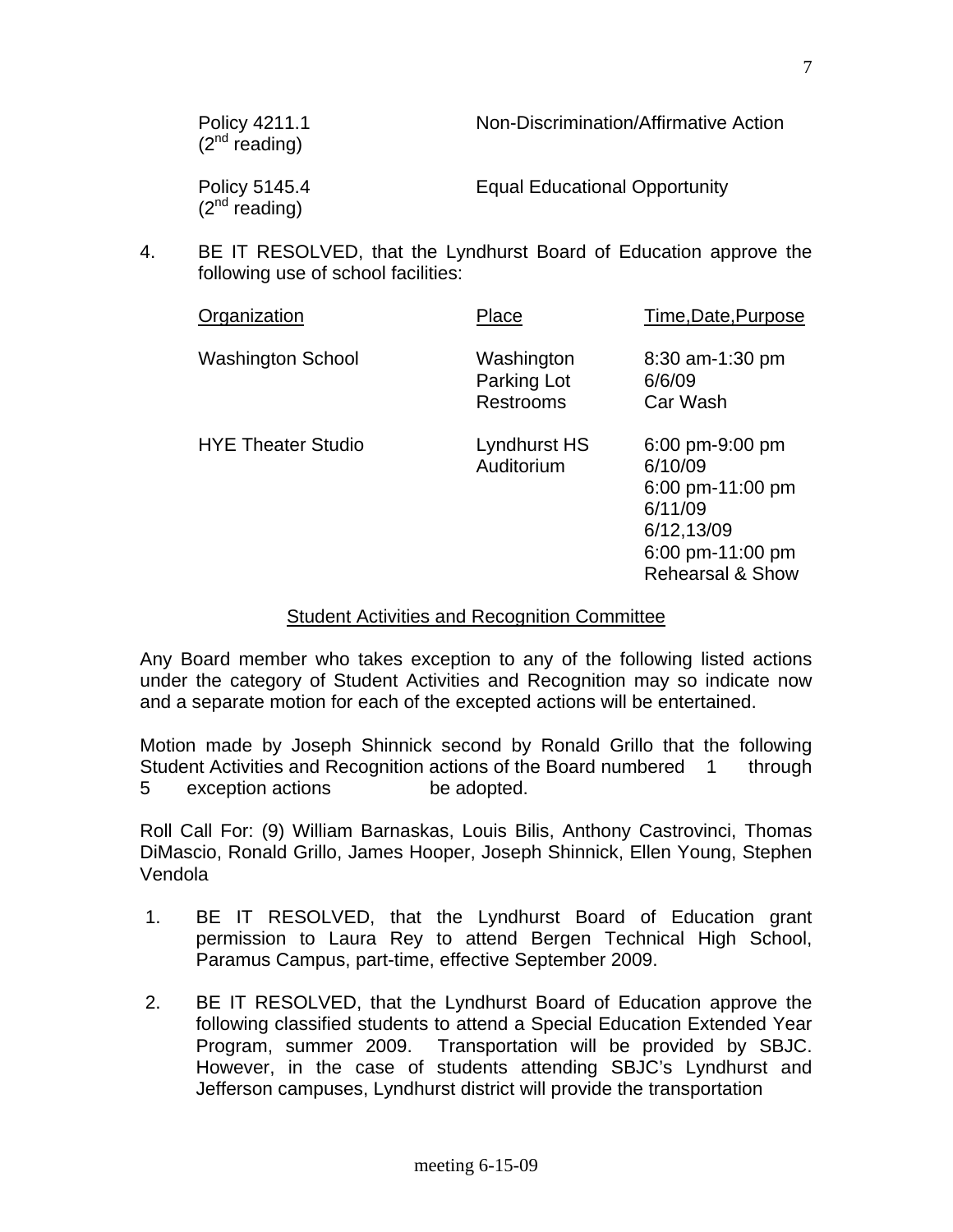#### **SPECIAL EDUCATION EXTENDED SCHOOL YEAR 2009**

| <b>Bergen County Special Services</b>           |                      |                            |                          |
|-------------------------------------------------|----------------------|----------------------------|--------------------------|
| 2 Students (Bleshman)                           |                      | $@$ \$4,600.00             | 9,200.00                 |
| 6 Students                                      |                      | @ \$4,200.00               | 25,200.00                |
|                                                 |                      |                            | \$34,400.00              |
|                                                 |                      |                            |                          |
| <b>South Bergen Jointure Commission</b>         |                      |                            |                          |
| 35 Students Full Time<br>14 Students Half Time  |                      | @ \$2,300.00<br>\$1,150.00 | 80,500.00                |
|                                                 | $\omega$             |                            | 16,100.00<br>\$96,600.00 |
|                                                 |                      |                            |                          |
| 1 Nurse/Student Aide                            |                      | $@$ \$2,280.00             | \$2,280.00               |
|                                                 |                      |                            |                          |
| <b>Estimated Transportation</b>                 |                      | $@$ \$35,000.00            | \$35,000.00              |
| <b>SBJC Outreach Physical Therapy</b>           |                      |                            | To be determined         |
| <b>SBJC Outreach Occupational Therapy</b>       |                      |                            | To be determined         |
|                                                 |                      |                            |                          |
| <b>Allegro School</b>                           |                      |                            |                          |
| 1 Student                                       |                      | @\$11,760.00               | \$11,760.00              |
| <b>Banyan School</b>                            |                      |                            |                          |
| 3 Students                                      | @                    | \$3,367.60                 | \$10,702.80              |
|                                                 |                      |                            |                          |
| <b>Chancellor Academy</b>                       |                      |                            |                          |
| 1 Student                                       | $^{\textregistered}$ | \$5,611.60                 | \$5,611.60               |
|                                                 |                      |                            |                          |
| Deron School of NJ                              |                      |                            |                          |
| 1 Student                                       | $^{\textregistered}$ | \$6,703.50                 | \$6,703.50               |
| <b>ECLC of NJ</b>                               |                      |                            |                          |
| 1 Student                                       | $^{\textregistered}$ | \$4,299.60                 | \$4,299.60               |
|                                                 |                      |                            |                          |
| <b>Learning Center for Exceptional Children</b> |                      |                            |                          |
| 1 Student                                       | @                    | \$7,719.90                 | \$7,719.90               |
|                                                 |                      |                            |                          |
| <b>New Beginnings</b><br>3 Students             | $\omega$             | \$9,473.40                 | \$28,420.20              |
|                                                 |                      |                            |                          |
| <b>Passaic County Elks CP Center</b>            |                      |                            |                          |
| 1 Student                                       | @                    | \$6,949.80                 | \$6,949.80               |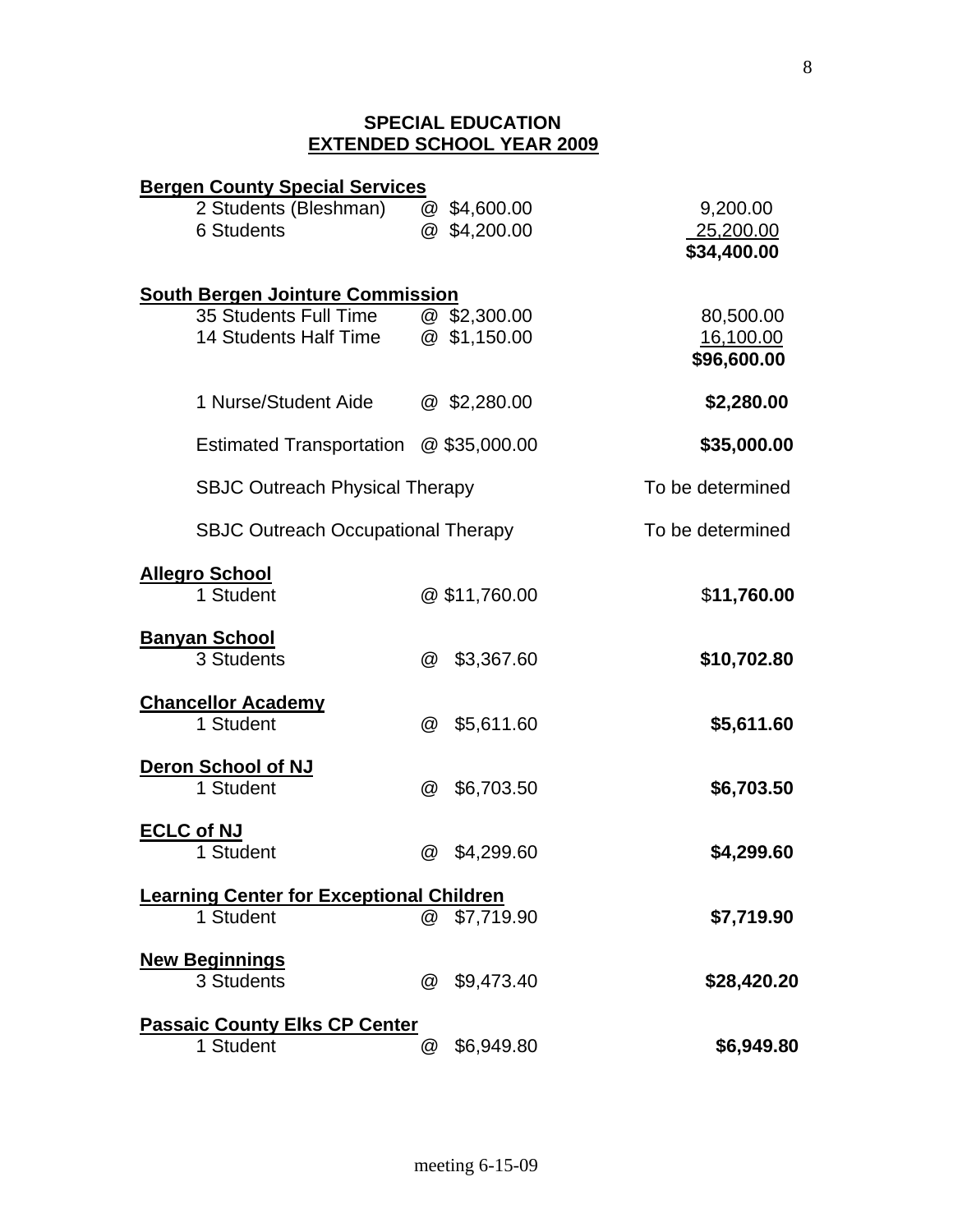8,882.00 3,803.00 **\$12,685.00** 

## **Ringwood School District**

| 1 Student      | @ \$8,882.00   |
|----------------|----------------|
| 1 Student Aide | $@$ \$3,803.00 |

**Douglas Outreach – Clinic Services**

1 Student (K.W.) To be determined

## **ABA Therapist – In District (K.W. & D.Mc)**

4 Therapists (Fabiano/Gustad + 2 BCSSD Therapists To be determined

#### **Speech Therapist – In District** (A. Silvestri)

10 – 12 Students 2 Times/week ½ hour sessions To be determined

- 3. BE IT RESOLVED, that the Lyndhurst Board of Education approve the Lyndhurst High School Basketball Fundraising Program.
- 4. BE IT RESOLVED, that the Lyndhurst Board of Education approve the Lyndhurst High School Emergency Plan for Athletics. A copy will be on file at Lyndhurst High School and the Lyndhurst Board of Education Board Office.
- 5. BE IT RESOLVED, that the Lyndhurst Board of Education approve August 15, 2009 as a start date for the fall athletic teams for the 2009 season.

## Personnel Committee

Any Board member who takes exception to any of the following listed actions under the category of Personnel may so indicate now and a separate motion for each of the excepted actions will be entertained.

Motion made by Anthony Castrovinci second by Ronald Grillo that the following Personnel actions of the Board numbered 1-21, 23-33 & 35 exception actions 22, 34 be adopted.

Roll Call For: (9) William Barnaskas, Louis Bilis, Anthony Castrovinci, Thomas DiMascio, Ronald Grillo, James Hooper, Joseph Shinnick, Ellen Young, Stephen Vendola.

1. BE IT RESOLVED, at the recommendation of Joseph Abate, Jr., Superintendent of Schools, School Business Administrator, Board Secretary, that the Lyndhurst Board of Education accept the retirement of Joyce Baratta, Roosevelt School teacher, grade 1, effective July 1, 2009, with regret.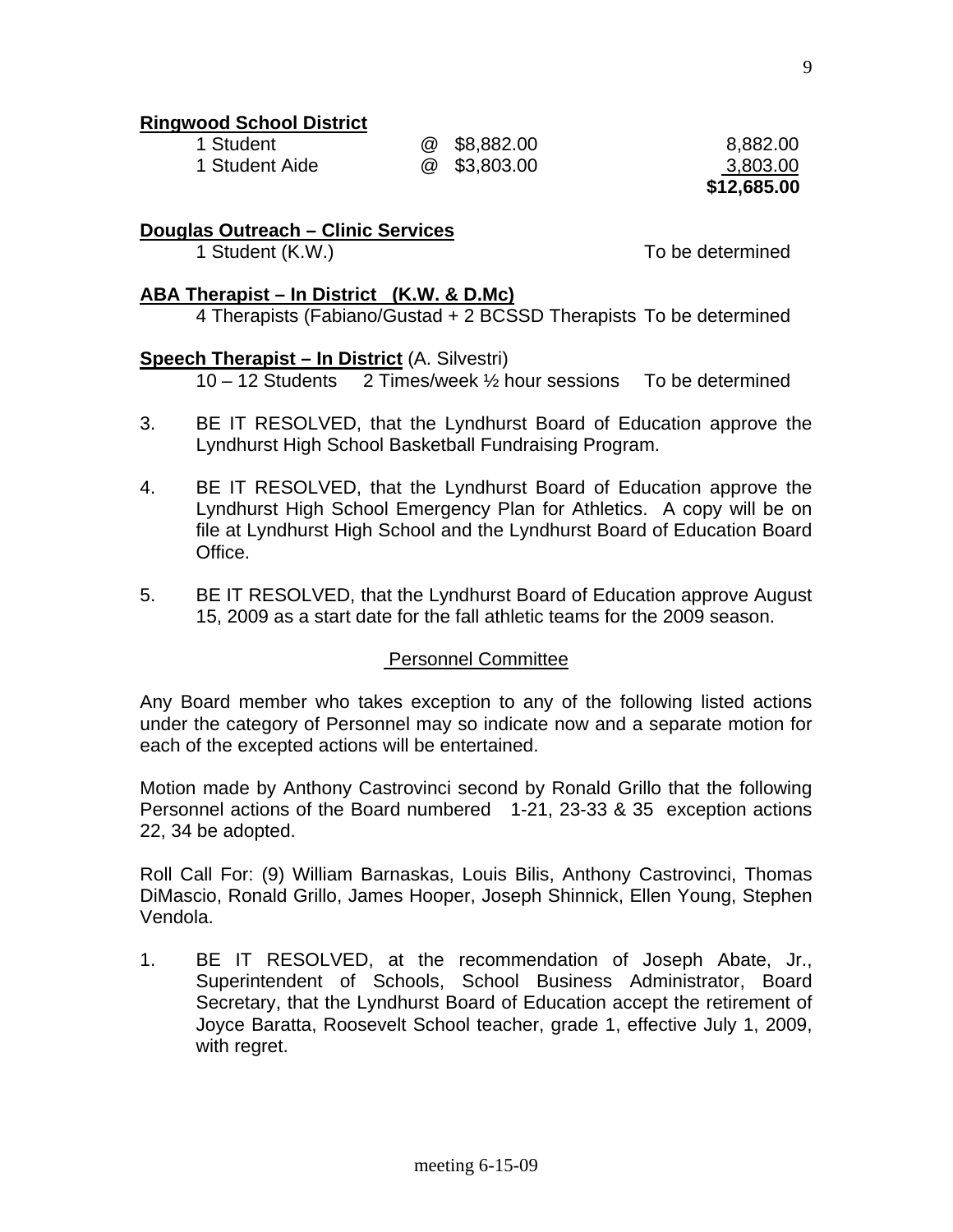- 2. BE IT RESOLVED, at the recommendation of Joseph Abate, Jr., Superintendent of Schools, School Business Administrator, Board Secretary, that the Lyndhurst Board of Education hire Jill Tozduman as a part-time School Social Worker, effective September 1, 2009, at a salary of \$340.00 per diem. This is a maternity leave of absence replacement. Employment will be provisional, subject to authorization approval for emergent hiring pending completion of criminal history background check and subject to submission of all required application documents.
- 3. BE IT RESOLVED, at the recommendation of Joseph Abate, Jr., Superintendent of Schools, School Business Administrator, Board Secretary, that the Lyndhurst Board of Education hire Meghan Marmora, Columbus School, for the 2009-10 school year, effective September 1, 2009, at a salary of \$44,635.00 (BA step 2), subject to negotiations. Employment will be provisional, subject to authorization approval for emergent hiring pending completion of criminal history background check and subject to submission of all required application documents. This is a replacement position.
- 4. BE IT RESOLVED, at the recommendation of Joseph Abate, Jr., Superintendent of Schools, School Business Administrator, Board Secretary, that the Lyndhurst Board of Education hire Shannon Stuiso, as Elementary Math Teacher for the 2009-10 school year, effective September 1, 2009, at a salary of \$44,635.00 (BA step 1) subject to negotiations. Employment will be provisional, subject to authorization approval for emergent hiring pending completion of criminal history background check and subject to submission of all required application documents. This is a replacement position.
- 5. BE IT RESOLVED, at the recommendation of Joseph Abate, Jr., Superintendent of Schools, School Business Administrator, Board Secretary, that the Lyndhurst Board of Education hire Shiran Leibowitz, as Elementary Art Teacher for the 2009-10 school year, effective September 1, 2009, at a salary of \$44,635.00 (BA step 1) subject to negotiations. Employment will be provisional, subject to authorization approval for emergent hiring pending completion of criminal history background check and subject to submission of all required application documents. This is a replacement position.
- 6. BE IT RESOLVED, at the recommendation of Joseph Abate, Jr., Superintendent of Schools, School Business Administrator, Board Secretary, that the Lyndhurst Board of Education grant tenure to the following employees.

| Perrin Mosca            | effective September 2, 2009 |
|-------------------------|-----------------------------|
| <b>Michael Clifford</b> | effective September 2, 2009 |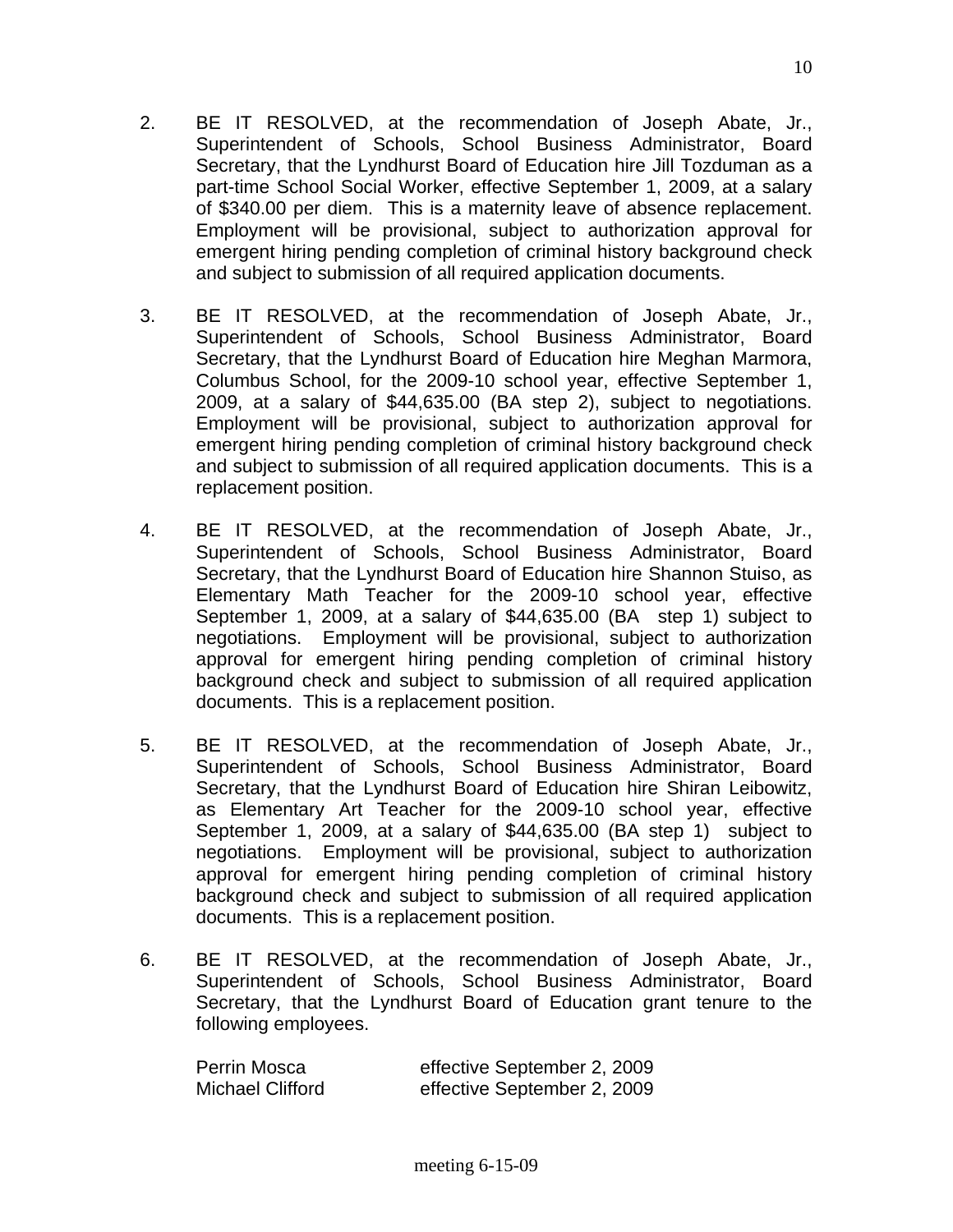| Shauna DeMarco         | effective September 2, 2009  |
|------------------------|------------------------------|
| Jean lacovelli         | effective September 2, 2009  |
| <b>Erik Franklin</b>   | effective September 2, 2009  |
| <b>Elaine Turowski</b> | effective September 2, 2009  |
| Jeff Radigan           | effective September 2, 2009  |
| <b>Thara Valdes</b>    | effective September 2, 2009  |
| Margo Rendzia          | effective September 2, 2009  |
| Robyn Sarnoski         | effective September 2, 2009  |
| <b>Harold Lukachyk</b> | effective October 18, 2009   |
| Veronica Woods-Conte   | effective September 19, 2009 |
| <b>Thomas Kroncke</b>  | effective October 24, 2009   |
| Betty Ann Rasczyk      | effective August 29, 2009    |

- 7. BE IT RESOLVED, at the recommendation of Joseph Abate, Jr., Superintendent of Schools, School Business Administrator, Board Secretary, that the Lyndhurst Board of Education reinstate the negotiated salary increase of one (1) Lyndhurst high School teacher, effective September 1, 2006.
- 8. BE IT RESOLVED, at the recommendation of Joseph Abate, Jr., Superintendent of Schools, School Business Administrator, Board Secretary, that the Lyndhurst Board of Education place the following employees on the proper step of the salary guide, subject to negotiations.

| Cristina Murk         | From: BA@\$58,345<br>effective February 1, 2009  | To: MA@\$65,545    |
|-----------------------|--------------------------------------------------|--------------------|
| <b>Marie Gaccione</b> | From: BA@\$81,265<br>effective September 1, 2009 | To: BA+30@\$84,465 |
|                       | Danielle Sammarone From: BA@\$44,635             | To: MA@\$51,835    |

effective September 1, 2009

9. BE IT RESOLVED, at the recommendation of Joseph Abate, Jr., Superintendent of Schools, School Business Administrator, Board Secretary, that the Lyndhurst Board of Education grant permission for the following employees to work during the summer 2009.

| Anne DeJulia         | 20 hours |
|----------------------|----------|
| Marcie Gatchalian    | 25 hours |
| Lisa Borges          | 25 hours |
| Angela lannitelli    | 30 hours |
| <b>Jill Birnback</b> | 20 hours |
| Debra Pravetz        | 30 hours |
| Virginia Nazare      | 25 hours |
| Alicia Silvestri     | 60 hours |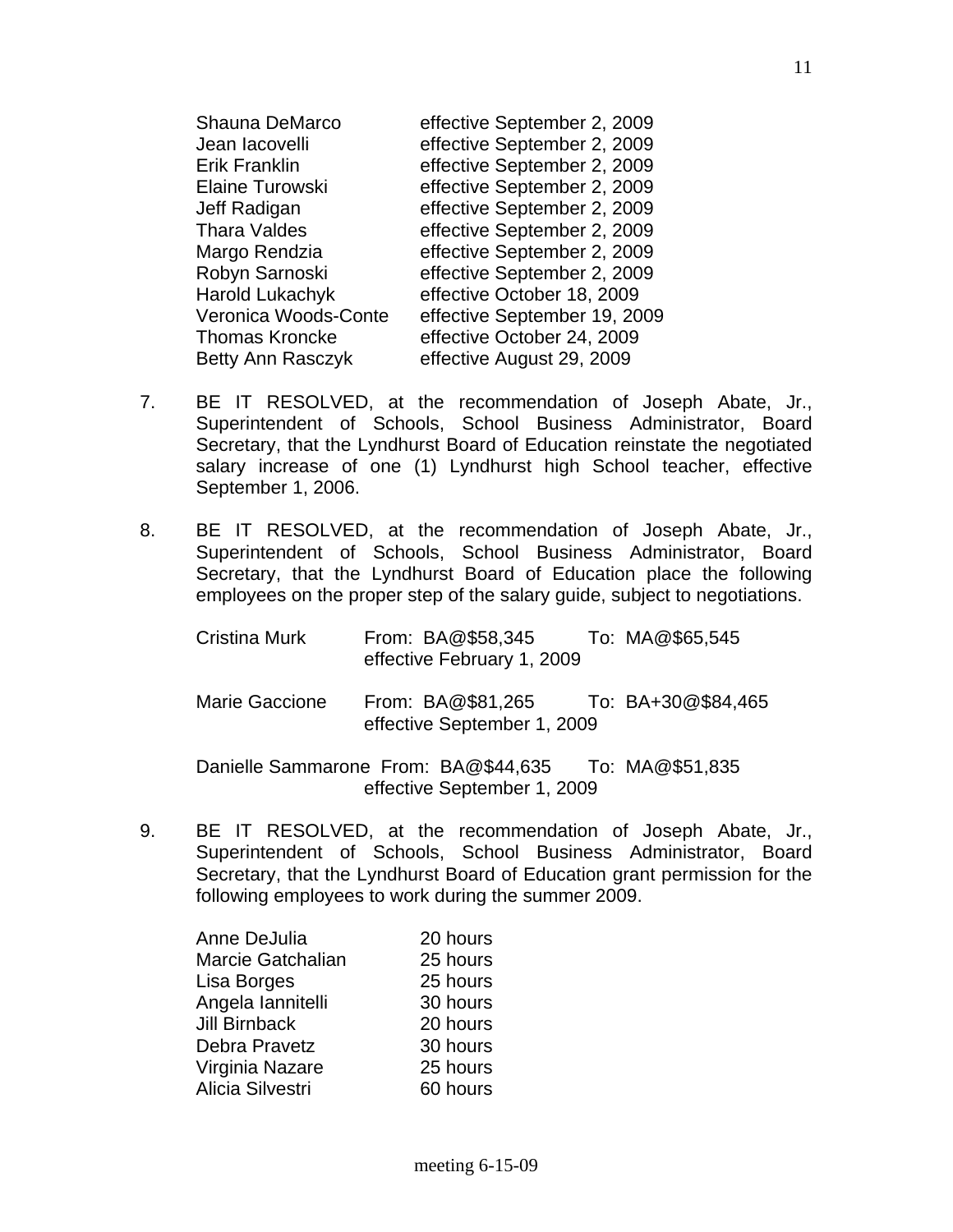| Lauren Gash             | 10 hours |
|-------------------------|----------|
| Janet Ricigliano        | 30 hours |
|                         |          |
| <b>Jennifer Politis</b> | 5 days   |
| <b>Frank Venezia</b>    | 5 days   |
| Jackie Abbatiello       | 24 hours |
| <b>Steve Picciano</b>   | 24 hours |
| Angela Veneziano        | 24 hours |
| Denise Kane             | 40 hours |
|                         |          |

10. BE IT RESOLVED, at the recommendation of Joseph Abate, Jr., Superintendent of Schools, School Business Administrator, Board Secretary, that the Lyndhurst Board of Education approve the following stipend positions for the 2009-10 school year, subject to negotiations.

| Jacqueline Abbatiello   | <b>ERASE Club</b>                       | \$712.00   |
|-------------------------|-----------------------------------------|------------|
| <b>Brian Fuschetto</b>  | <b>FBLA</b>                             | \$712.00   |
|                         | <b>Key Club Advisor</b>                 | \$712.00   |
| Laura Biber             | <b>Multi-Cultural Awareness</b>         |            |
|                         | Club (MAC) Co-Advisor                   | \$356.00   |
| Maryann Brown           | <b>Computer Club Co-Advisor</b>         | \$356.00   |
| <b>Michael Clifford</b> | <b>Student Gov. Co-Advisor</b>          | \$356.00   |
| Cristina Coppola        | <b>Play Director</b>                    | \$3,346.00 |
|                         | Library A/V Club                        | \$712.00   |
| Lesley DeCarlo          | <b>Crafts Club</b>                      | \$712.00   |
|                         | <b>Garden Club</b>                      | \$712.00   |
| Domenico Dellosa        | <b>Ensemble Advisor</b>                 | \$1,096.00 |
|                         | <b>Band Master</b>                      | \$6,777.00 |
| <b>Jill Dischler</b>    | Art Club                                | \$712.00   |
|                         | <b>Nutrition Club</b>                   | \$712.00   |
|                         | <b>Chess Club</b>                       | \$712.00   |
| Diana Falco             | <b>Multi-Cultural Awareness</b>         |            |
|                         | Club (MAC) Co-Advisor                   | \$356.00   |
| <b>Erik Franklin</b>    | Academic Comp. Co-Advisor               | \$1,823.00 |
| James Fugere            | <b>French Club</b>                      | \$712.00   |
| <b>Brian Fuschetto</b>  | Academic Comp. Co-Advisor               | \$1,823.00 |
| Anna Gianatiempo        | <b>Italian Club</b>                     | \$712.00   |
| <b>Claire Hoyt</b>      | <b>Junior Class</b>                     | \$1,862.00 |
|                         | Ski Club                                | \$712.00   |
| Diane Jankowski         | Computer Club Co-Adv.                   | \$356.00   |
| <b>Kurt Kiefer</b>      | <b>Technical Advisor</b>                | \$8,527.00 |
| Melissa Manzella        | <b>Environment Club</b>                 | \$712.00   |
|                         | <b>Science Club</b>                     | \$712.00   |
| Ellen Nangle            | <b>National Honor Society</b>           |            |
|                         | Co-Advisor                              | \$931.00   |
| Rosa Novas              | World Language Honor Society \$1,862.00 |            |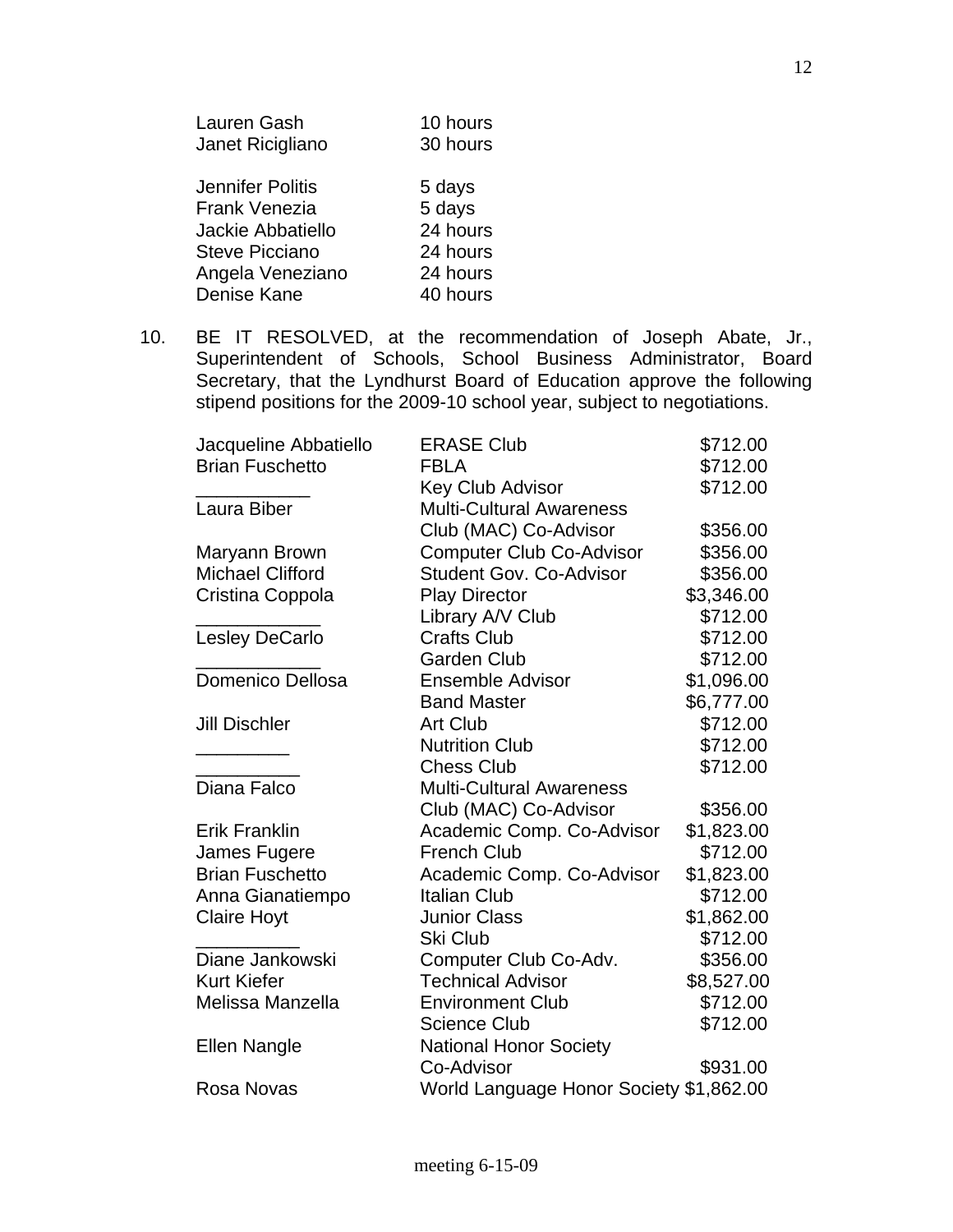| Jennifer Paterno         | <b>Senior Class</b>                  | \$2,189.00 |
|--------------------------|--------------------------------------|------------|
| Margo Rendzia            | Sophomore Class Co-Advisor           | \$548.00   |
|                          | <b>Freshman Class</b>                |            |
| Sarah Smietana           | <b>National Honor Society</b>        |            |
|                          | Co-Advisor                           | \$931.00   |
| <b>Ruth Stern</b>        | <b>Math Club</b>                     | \$712.00   |
| Patricia Vasto           | <b>Smoking Coordinator</b>           | \$3,411.00 |
| Karina Veiga             | Spanish Club                         | \$712.00   |
| Margaret Weckstein       | <b>Fencing Club</b>                  | \$712.00   |
| <b>Heather Zimmerman</b> | Sophomore Class Co-Advisor           | \$548.00   |
|                          | <b>Student Government Co-Advisor</b> | \$356.00   |

11. BE IT RESOLVED, at the recommendation of Joseph Abate, Jr., Superintendent of Schools, School Business Administrator, Board Secretary, that the Lyndhurst Board of Education approve the following 2009-10 Fall, Winter and Spring Sports Athletic positions, subject to negotiations. Employment will be provisional, subject to authorization approval for emergent hiring pending completion of criminal history background check, and subject to submission of all required application documents. All assistant coaches are hired only when numbers warrant.

| Football<br>Scott Rubinetti<br>Dan Goodman<br>Richard Tuero, Jr.<br>Eric Magrini | Head (2/9/09 Bd. Mtg.)<br>Assistant (5/11/09 Bd. Mtg.)<br>Assistant (5/11/09 Bd. Mtg.)<br>Assistant (5/11/09 Bd. Mtg.) |                                        |
|----------------------------------------------------------------------------------|------------------------------------------------------------------------------------------------------------------------|----------------------------------------|
| <b>Cross Country</b><br><b>Michael Picardo</b>                                   | Head                                                                                                                   | \$5,057.00                             |
| <b>Volleyball</b><br>Luisella Bono<br>Michael Rizzo<br><b>TBA</b>                | Head<br>Assistant                                                                                                      | \$7,730.00<br>\$5,674.00               |
| Soccer (Boys)<br>Joseph Maffei<br><b>Rob Kost</b>                                | Head<br>Assistant                                                                                                      | \$7,730.00<br>\$5,674.00               |
| Soccer (Girls)<br>Lori DeLuca<br>Jamie Vuono<br>Kim Hykey                        | Head<br>Assistant<br>Assistant                                                                                         | \$7,730.00<br>\$5,674.00<br>\$5,674.00 |
| <b>Fall Cheering</b><br><b>Cheryl Ruiz</b>                                       | Head (3/30/09 Bd. Mtg.)                                                                                                |                                        |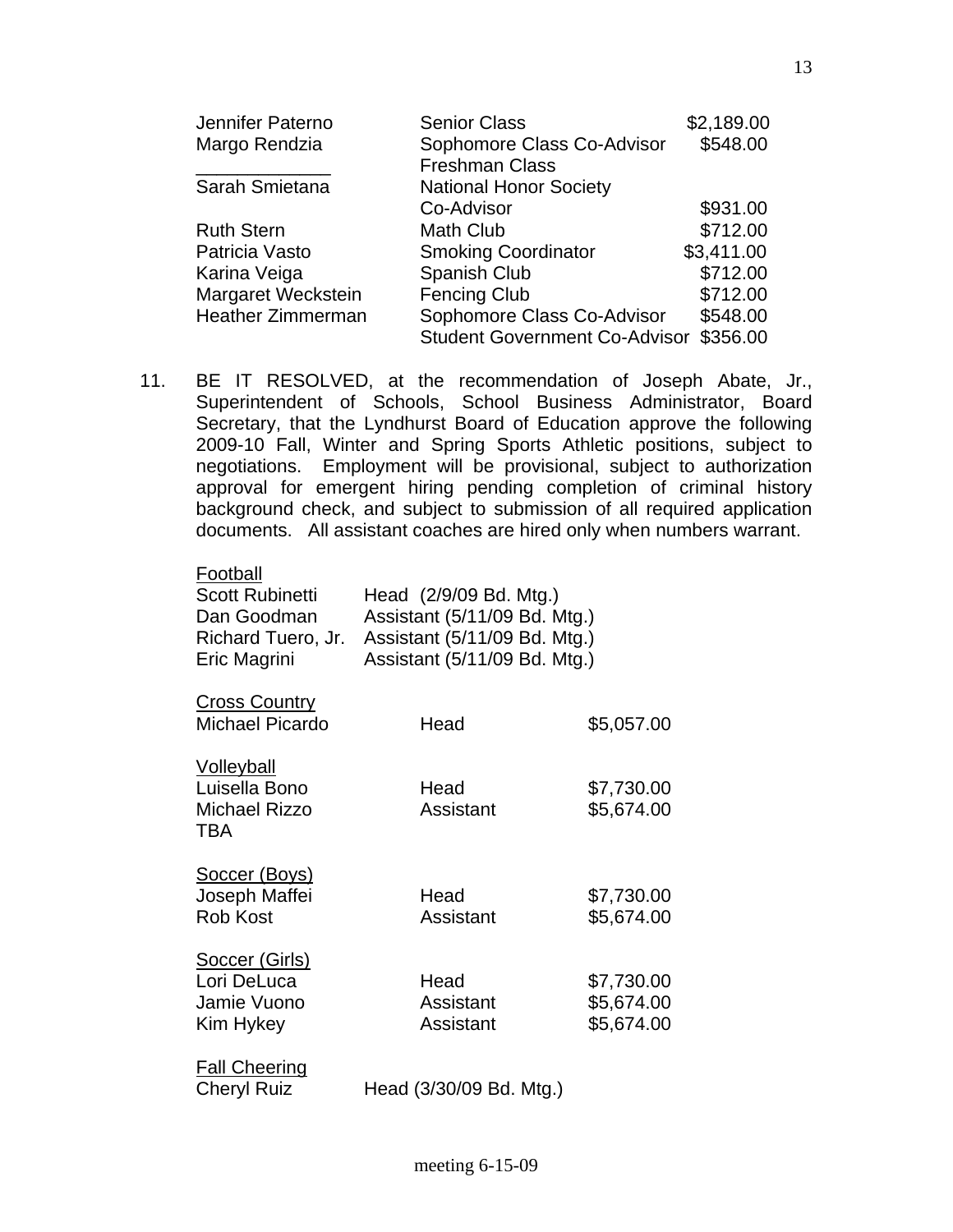Diane Jankowski Assistant (5/11/09 Bd. Mtg.)

| <b>Equipment Manager</b><br><b>Richard Gress</b>                                                                                 | as per contract                             |                                                      |
|----------------------------------------------------------------------------------------------------------------------------------|---------------------------------------------|------------------------------------------------------|
| <b>Athletic Trainer</b><br><b>Tom Thomas</b>                                                                                     | as per contract                             |                                                      |
| <b>Boys Basketball</b><br>Jeff Radigan<br>Anthony Immediate<br>Perrin Mosca<br>Wrestling<br><b>Dennis McSweeney</b>              | Head<br>Assistant<br>Assistant<br>Head      | \$7,729.00<br>\$5,799.00<br>\$5,799.00<br>\$8,527.00 |
| <b>Thomas Kroncke</b><br><b>Girls Basketball</b><br>Dawn Johnson<br>Diana Auteri<br><b>Elaine Turowski</b>                       | Assistant<br>Head<br>Assistant<br>Assistant | \$6,465.00<br>\$8,527.00<br>\$6,465.00<br>\$6,465.00 |
| <b>Winter Cheering</b><br>Stephanie Hykey                                                                                        | Head                                        | \$5,057.00                                           |
| <b>Bowling</b><br><b>Michael Rizzo</b>                                                                                           | Head                                        | \$5,057.00                                           |
| <b>Baseball</b><br><b>Frank Servideo</b><br>Jeff Radigan<br><b>Mike Rizzo</b><br><b>Patrick Auteri</b>                           | Head<br>Assistant<br>Assistant<br>Assistant | \$8,527.00<br>\$6,465.00<br>\$6,465.00<br>\$6,465.00 |
| Softball<br>Elaine Turowski<br><b>Stacy Turloch</b><br>Diane Auteri &<br><b>Michael Clifford</b><br>Assistant<br>(split stipend) | Head<br>Assistant                           | \$8,527.00<br>\$6,465.00<br>\$2,899.50<br>\$2,899.50 |
| <b>Girls Track</b><br>Jamie Vuono<br>Margaret Weckstein                                                                          | Head<br>Assistant                           | \$8,527.00<br>\$6,465.00                             |
| <b>Boys Track</b><br><b>Thomas Shoebridge</b>                                                                                    | Head                                        | \$8,527.00                                           |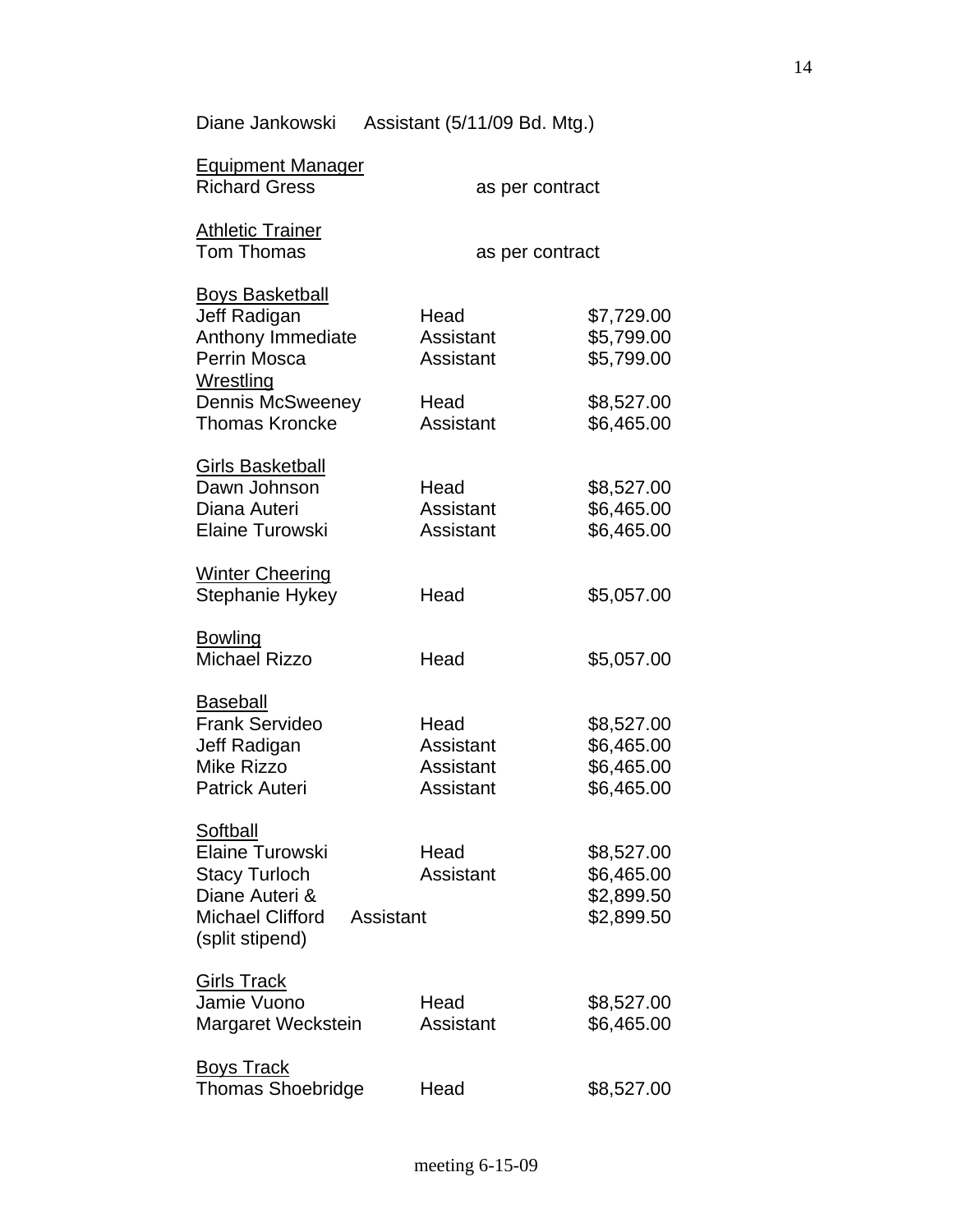Sean Frew **Head** Sean Frew Head Subject to negotiations

12. BE IT RESOLVED, at the recommendation of Joseph Abate, Jr., Superintendent of Schools, School Business Administrator, Board Secretary, that the Lyndhurst Board of Education appoint the following to Monetary Athletic Positions for the 2009-10 school year.

| Lori DeLuca            | <b>Kurt Kiefer</b>   |
|------------------------|----------------------|
| <b>Marie Kearns</b>    | <b>Ralph Lilore</b>  |
| Ann Mezzina            | <b>Ellen Nangle</b>  |
| <b>Perrin Mosca</b>    | Gina Ruzzo           |
| <b>Ralph Andreu</b>    | Linda Kost           |
| Jeff Radigan           | Alan Frank           |
| <b>Richie Gress</b>    | Pat Vasto            |
| <b>Michael Rizzo</b>   | Joe Castagnetti      |
| Josephine Piergiovanni | <b>Steve Cortese</b> |
| <b>Rob Kost</b>        |                      |

13. BE IT RESOLVED, at the recommendation of Joseph Abate, Jr., Superintendent of Schools, School Business Administrator, Board Secretary, that the Lyndhurst Board of Education approve the following 2009 summer student volunteers.

| Kesha Gandhi          | Louis Dieguez          |
|-----------------------|------------------------|
| <b>Brooke Knutsen</b> | Melanie Marin          |
| Courtney Knutsen      | <b>Giselle Francis</b> |
| Angela Sammarone      | Felisha Camacho        |

14. BE IT RESOLVED, at the recommendation of Joseph Abate, Jr., Superintendent of Schools, School Business Administrator, Board Secretary, that the Lyndhurst Board of Education approve the following Professional Development Opportunities.

| Lesley DeCarlo<br><b>HS</b>   | 6/12/09, NJPSA EOC Biology Test Scorer<br>approx. \$8.90        |
|-------------------------------|-----------------------------------------------------------------|
| Dr. Mark Dunn<br><b>HS</b>    | 6/11/09, End of Course Performance Assessment<br>approx. \$8.90 |
| <b>Sean Frew</b><br><b>HS</b> | 5/27,28,29/09, Lifeguard Instructor Course<br>approx. \$464.40  |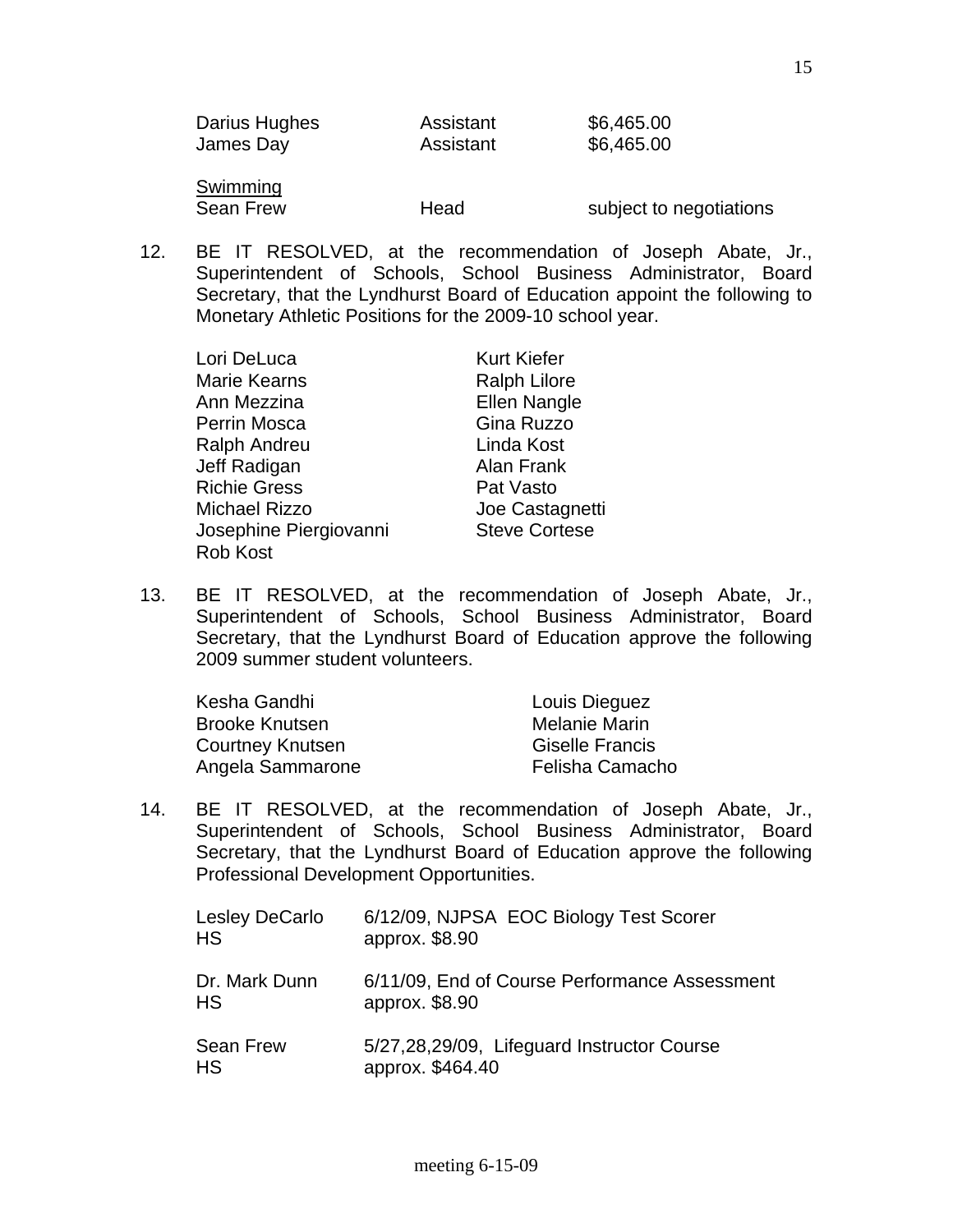| Marlene Krupp<br>Supervisor<br>Jennie Macker<br>Jefferson | 6/3/09, PRISM Partners Meeting<br>approx. \$7.12<br>5/26/09, The Great Swamp Trip Training<br>approx. \$22.25<br>6/10/09, Ecology Workshop<br>approx. \$7.12 |
|-----------------------------------------------------------|--------------------------------------------------------------------------------------------------------------------------------------------------------------|
| Perrin Mosca<br><b>HS</b>                                 | 8/10,11,12,13/09, AP Summer Institute for Physics<br>approx. \$976.20                                                                                        |
| Jennifer Paterno<br><b>HS</b>                             | 8/3,4,5,6/09, Advanced Placement Summer Institute<br>approx. \$817.80                                                                                        |
| Caterina Rossi<br>Jefferson                               | 5/26/09, The Great Swamp Trip Training<br>approx. \$22.25<br>6/3/09&6/10/09, Ecology Workshop<br>approx. \$7.12 each                                         |

15. BE IT RESOLVED, at the recommendation of Joseph Abate, Jr., Superintendent of Schools, School Business Administrator, Board Secretary, that the Lyndhurst Board of Education grant permission to the following college students to do their student teaching in the Lyndhurst Public Schools in order to fulfill their course requirements.

| Alicia Wood<br><b>Felician College</b>             | <b>Student Teach</b><br>Sept. 3 to Dec. 18, 2009<br>Jefferson School, Resource, gr. 2-8 |
|----------------------------------------------------|-----------------------------------------------------------------------------------------|
| <b>Patrick Baselice</b><br><b>Caldwell College</b> | <b>Student Teach</b><br>Sept. 8 to Dec. 18, 2009<br>Jefferson School, gr. 3             |

- 16. BE IT RESOLVED, at the recommendation of Joseph Abate, Jr., Superintendent of Schools, School Business Administrator, Board Secretary, that the Lyndhurst Board of Education to comply with the Laws of Title VI, Title IX, and Section #504, designate Valerie Nichols, and Kathy Stopherd as Affirmative Action Officers for the 2009-10 school year.
- 17. BE IT RESOLVED, at the recommendation of Joseph Abate, Jr., Superintendent of Schools, School Business Administrator, Board Secretary, that the Lyndhurst Board of Education designate Maryann Mule' as 504 Coordinator for the Lyndhurst School District for the 2009-10 school year.
- 18. BE IT RESOLVED, at the recommendation of Joseph Abate, Jr., Superintendent of Schools, School Business Administrator, Board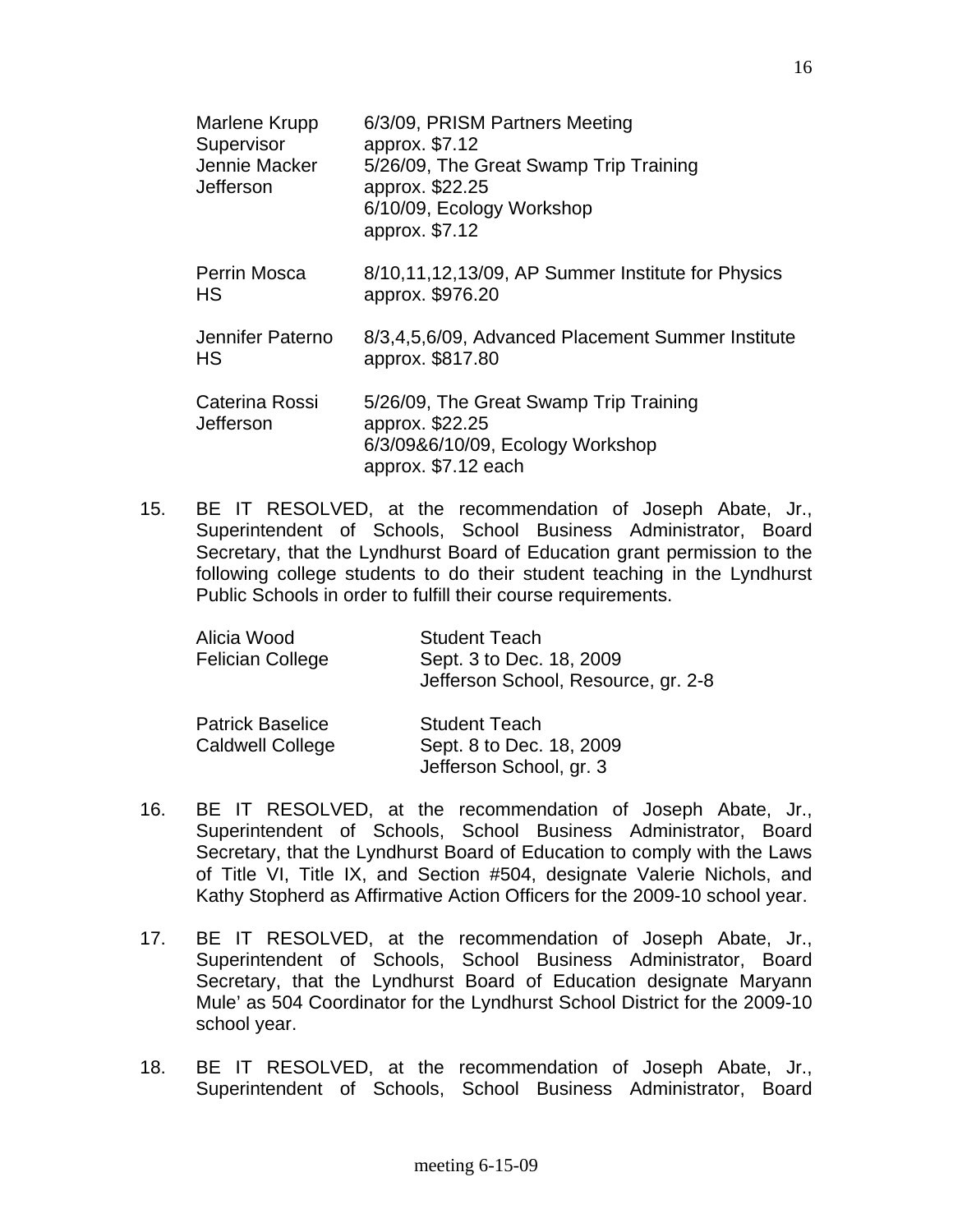Secretary, that the Lyndhurst Board of Education appoint the following as ABA Therapists for two classified students for the 2009-10 school year, effective July 1, 2009. Employment will be provisional, subject to authorization approval for emergent hiring pending completion of criminal history background check, and subject to submission of all required application documents.

 Laura Gustad Frank Fabiano

- 19. BE IT RESOLVED, at the recommendation of Joseph Abate, Jr., Superintendent of Schools, School Business Administrator, Board Secretary, that the Lyndhurst Board of Education appoint Joseph Abate, Jr., as District Purchasing Agent for the 2009-10 school year.
- 20. BE IT RESOLVED, at the recommendation of Joseph Abate, Jr., Superintendent of Schools, School Business Administrator, Board Secretary, that the Lyndhurst Board of Education hire Melissa DeJulia, for the extended summer program in July, as well as for the 2009-10 school year, as a part-time 1:1 aide for one classified student attending ECLC in HoHoKus, at a rate of \$14.00 per hour. Ms. DeJulia worked last year in this position.
- 21. BE IT RESOLVED, at the recommendation of Joseph Abate, Jr., Superintendent of Schools, School Business Administrator, Board Secretary, that the Lyndhurst Board of Education appoint Rose McEldowney to the position of bus aide/clerical aide for the Lyndhurst/SBJC Extended School Year Program 2009. Also appoint Cathy Jewell to be the summer bus aide/student aide. Susan Cunniff will be the substitute bus aide/personal aide for the Extended School Year Program 2009.

- - - SEPARATE VOTE - - - - - - - - - - - - - - - - - - - - - - - - - - - - - - - - - - - - - - - - - -

Motion by Anthony Castrovinci second by William Barnaskas

22. BE IT RESOLVED, at the recommendation of Joseph Abate, Jr., Superintendent of Schools, School Business Administrator, Board Secretary, that the Lyndhurst Board of Education approve the following aides for classified students for the 2009-10 school year. Employment will be provisional, subject to authorization approval for emergent hiring pending completion of criminal history background check, and subject to submission of all required application documents.

Ann Mezzina **Tina Frey** 

Maria Lee Josephine Piergiovanni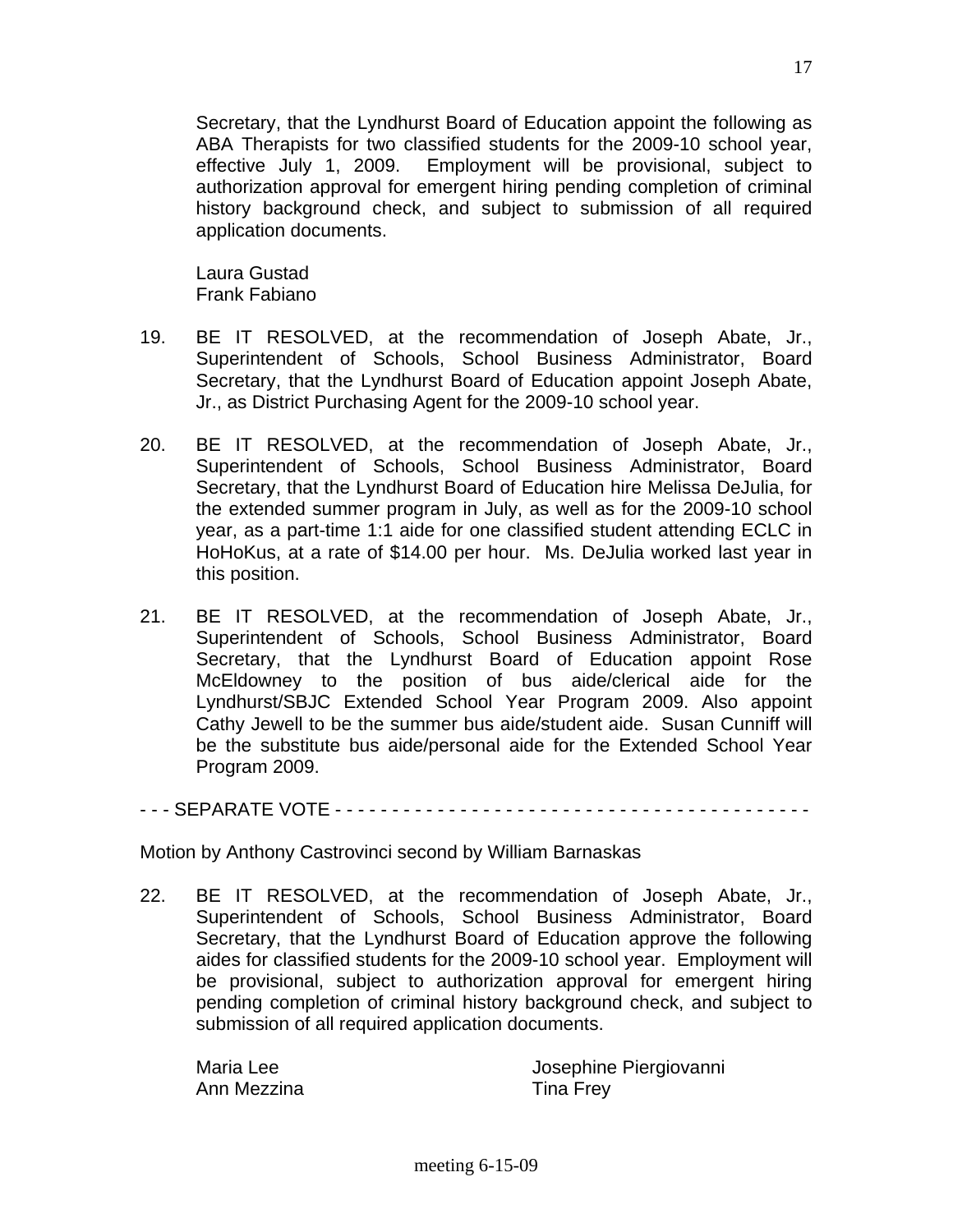Sandy Estevez **Karen Breslin** Sue Cunniff **Sue Cunniff Josephine Siletti** Dora Lazarus **Christina Villareale** Barbara Romanski **Diane Auteri** Mildred Caffrey Courtney Hubbard Paula Pica **Paula Pica Pat Wohlrab** Debra Calendriello **Tracy Jorge** Diana Robie **Communist Communist Communist Communist Communist Communist Communist Communist Communist Communist Communist Communist Communist Communist Communist Communist Communist Communist Communist Communist Communist** Deb Lodato **Ivanna Gaccione** Pat Cuneo **Colleen Vendola** 

 Sub Aides Maria Giannetti **T. Suarez** Dana Manginelli **Cathy Jewell** Patti Woods

 Bus Aides Barbara Romanski Martin Santepp Johna Garlepp Mildred Caffrey **Kim Dunai** Diana Robie **Cathy Jewell**, sub

 Out of District Melissa DeJulia

Cheryl Gash Deborah Spagnuolo

Barbara Cilento **Maria Rodriguez** 

Roll Call For: (7) William Barnaskas, Louis Bilis, Anthony Castrovinci, Ronald Grillo, James Hooper, Joseph Shinnick, Ellen Young. Abstain: (2) Thomas DiMascio, Stephen Vendola

- - - SEPARATE VOTE - - - - - - - - - - - - - - - - - - - - - - - - - - - - - - - - - - - - - - - - - -

23. BE IT RESOLVED, at the recommendation of Joseph Abate, Jr., Superintendent of Schools, School Business Administrator, Board Secretary, that the Lyndhurst Board of Education approve the following classroom aides for the 2009-10 school year. Employment will be provisional, subject to authorization approval for emergent hiring pending completion of criminal history background check, and subject to submission of all required application documents.

 Luann Servideo Joyce Settembrino Rose McEldowney Dana Vigna (part-time) Joan Baratta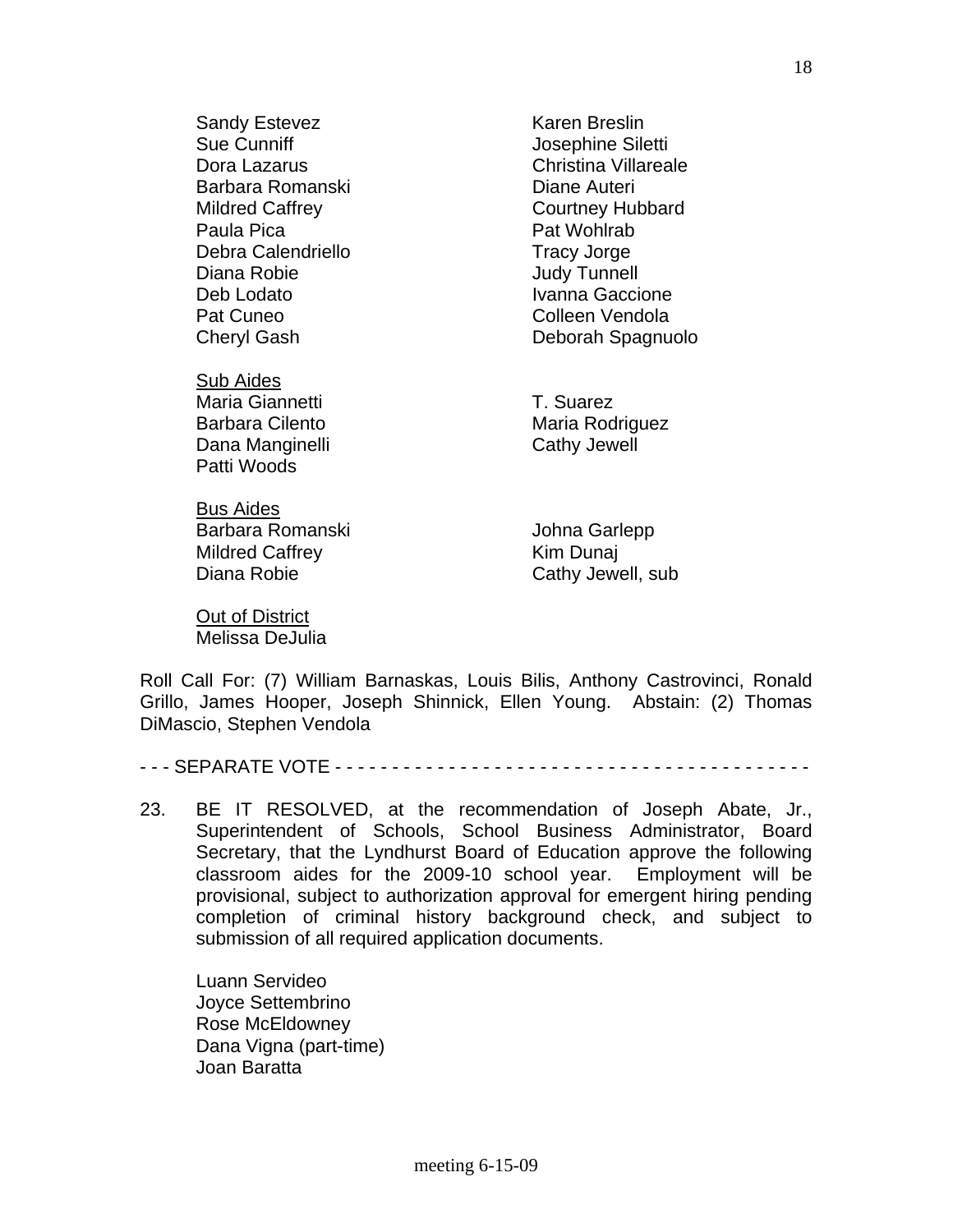24. BE IT RESOLVED, at the recommendation of Joseph Abate, Jr., Superintendent of Schools, School Business Administrator, Board Secretary, that the Lyndhurst Board of Education approve the following secretarial aides for the 2009-10 school year. Employment will be provisional, subject to authorization approval for emergent hiring pending completion of criminal history background check, and subject to submission of all required application documents.

| Linda Stevens        | <b>Cathy Jewell</b>  |
|----------------------|----------------------|
| <b>Sandy Estevez</b> | Maria Rodriguez      |
| Patti Woods          | <b>Annette Tozzi</b> |

- 25. BE IT RESOLVED, at the recommendation of Joseph Abate, Jr., Superintendent of Schools, School Business Administrator, Board Secretary, that the Lyndhurst Board of Education approve the following attached list of substitute teachers for the 2009-10 school year. Employment will be provisional, subject to authorization approval for emergent hiring pending completion of criminal history background check, and subject to submission of all required application documents.
- 26. BE IT RESOLVED, at the recommendation of Joseph Abate, Jr., Superintendent of Schools, School Business Administrator, Board Secretary, that the Lyndhurst Board of Education accept the retirement of Karen Arnheiter, High School Social Studies teacher, effective June 30, 2009, with regret.
- 27. BE IT RESOLVED, at the recommendation of Joseph Abate, Jr., Superintendent of Schools, School Business Administrator, Board Secretary, that the Lyndhurst Board of Education hire Patrick Newman, Lyndhurst High School Social Studies teacher, for the 2009-10 school year, effective September 1, 2009, at a salary of \$52,735.00 (MA step 5), subject to negotiations. Employment will be provisional, subject to authorization approval for emergent hiring pending completion of criminal history background check, and subject to submission of all required application documents. This is a replacement position.
- 28. BE IT RESOLVED, at the recommendation of Joseph Abate, Jr., Superintendent of Schools, School Business Administrator, Board Secretary, that the Lyndhurst Board of Education accept the retirement of Josephine Malaniak, Washington School Teacher, effective June 30, 2009, with regret.
- 29. BE IT RESOLVED, at the recommendation of Joseph Abate, Jr., Superintendent of Schools, School Business Administrator, Board Secretary, that the Lyndhurst Board of Education hire Mary L. Trovato-Forbes, LDT-C for the 2009-10 school year, effective September 1, 2009,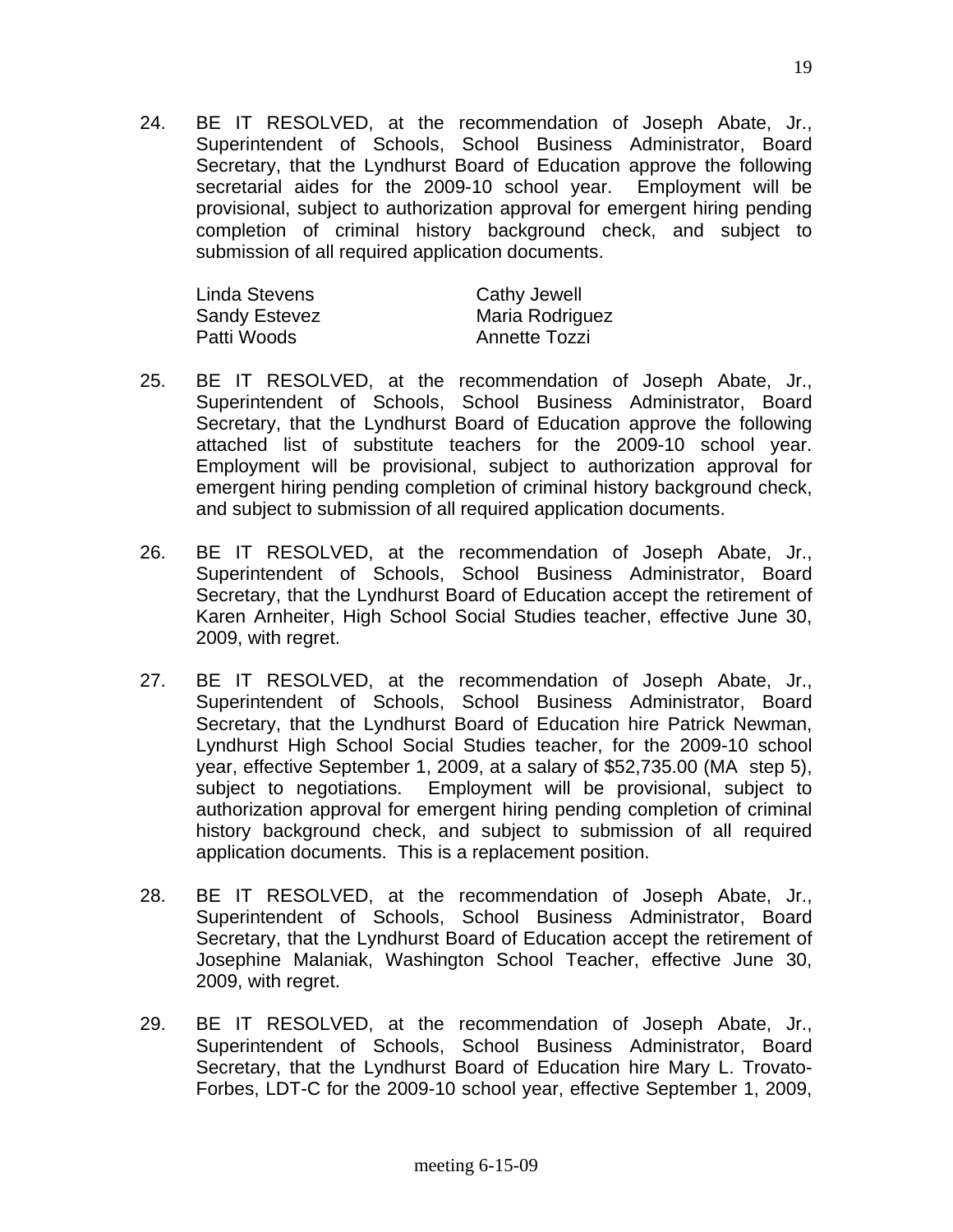at a salary of \$53,235.00 (MA step 6), subject to negotiations. Employment will be provisional, subject to authorization approval for emergent hiring pending completion of criminal history background check, and subject to submission of all required application documents. This is a replacement position.

- 30. BE IT RESOLVED, at the recommendation of Joseph Abate, Jr., Superintendent of Schools, School Business Administrator, Board Secretary, that the Lyndhurst Board of Education hire Lisa Jane Kelly as High School Special Education Resource Room Teacher for the 2009-10 school year, effective September 1, 2009, at a salary of \$45,535.00 (BA step 5), subject to negotiations. Employment will be provisional, subject to authorization approval for emergent hiring pending completion of criminal history background check, and subject to submission of all required application documents, contingent upon New Jersey State Department approval of Lyndhurst Board of Education Stimulus Plan.
- 31. BE IT RESOLVED, at the recommendation of Joseph Abate, Jr., Superintendent of Schools, School Business Administrator, Board Secretary, that the Lyndhurst Board of Education hire Robert Fagan as High School Self-Contained Classroom Teacher for the 2009-10 school year, effective September 1, 2009, at a salary of \$\$52,235.00 (MA step 4), subject to negotiations. . Employment will be provisional, subject to authorization approval for emergent hiring pending completion of criminal history background check, and subject to submission of all required application documents, contingent upon New Jersey State Department approval of Lyndhurst Board of Education Stimulus Plan.
- 32. BE IT RESOLVED, at the recommendation of Joseph Abate, Jr., Superintendent of Schools, School Business Administrator, Board Secretary, that the Lyndhurst Board of Education appoint the following as High School Security Monitors for the 2009-10 school year. Employment will be provisional, subject to authorization approval for emergent hiring pending completion of criminal history background check, and subject to submission of all required application documents.

 Doreen Alessio Cheryl Temes

33. BE IT RESOLVED, at the recommendation of Joseph Abate, Jr., Superintendent of Schools, School Business Administrator, Board Secretary, that the Lyndhurst Board of Education appoint the following as non-paid assistant coaches for the 2009 fall sport season.

| Amanda Montgomery | Volleyball |
|-------------------|------------|
| Gena Przeszlo     | Volleyball |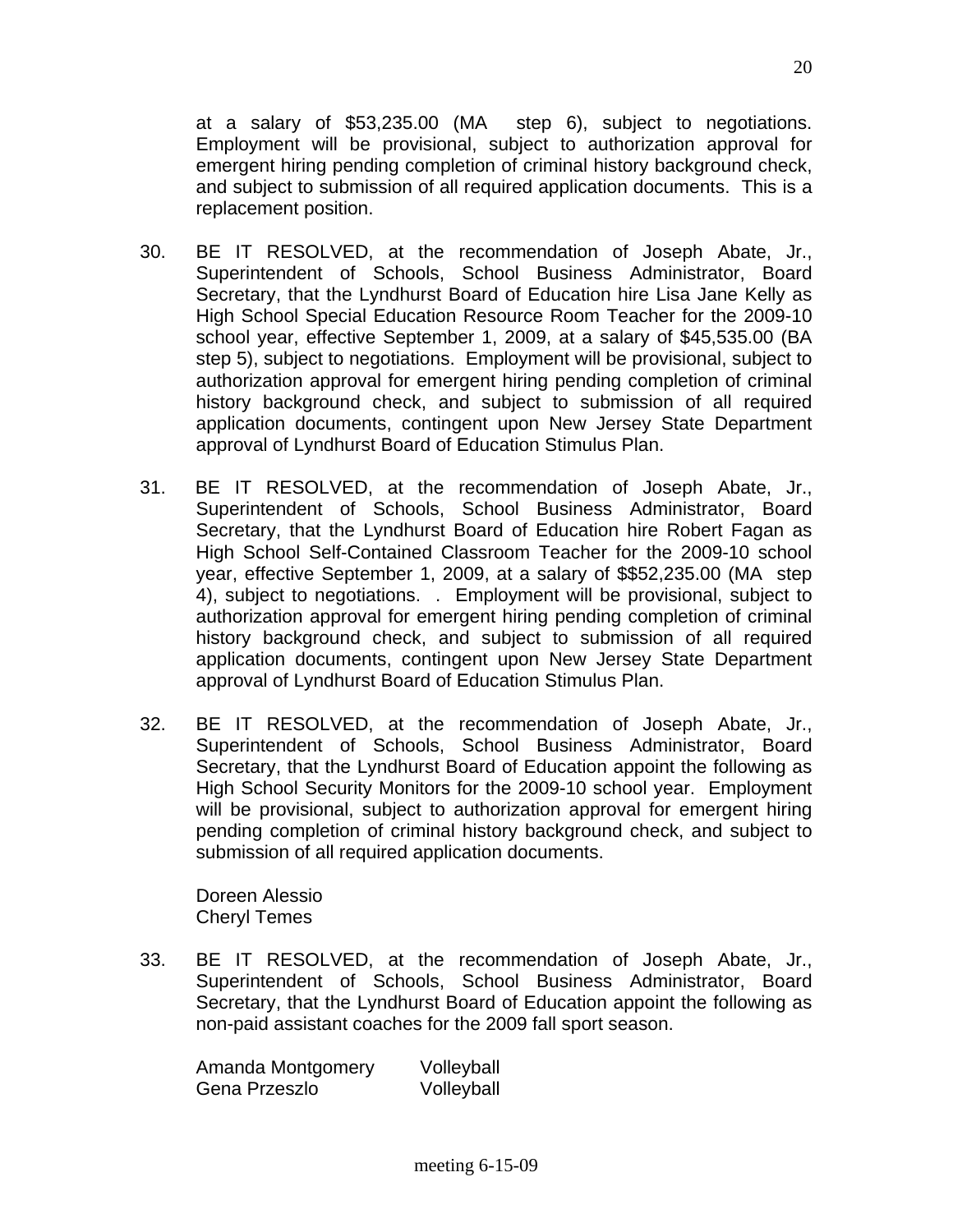- - -SEPARATE VOTE - - - - - - - - - - - - - - - - - - - - - - - - - - - - - - - - - - - - - - - - - -

Motion by Anthony Castrovinci second by Ronald Grillo

34. BE IT RESOLVED, at the recommendation of Joseph Abate, Jr., Superintendent of Schools, School Business Administrator, Board Secretary, that the Lyndhurst Board of Education hire Scott Rubinetti as High School Physical Education Teacher for the 2009-10 school year, effective September 1, 2009, at a salary of \$81,265.00, subject to negotiations. Employment will be provisional, subject to authorization approval for emergent hiring pending completion of criminal history background check, and subject to submission of all required application documents.

Roll Call For: (8) William Barnaskas, Anthony Castrovinci, Thomas DiMascio, Ronald Grillo, James Hooper, Joseph Shinnick, Ellen Young, Stephen Vendola. Against: (1) Louis Bilis

- - SEPARATE VOTE - - - - - - - - - - - - - - - - - - - - -
- 35. BE IT RESOLVED, at the recommendation of Joseph Abate, Jr., Superintendent of Schools, School Business Administrator, Board Secretary, that the Lyndhurst Board of Education approve the attached job description, Crisis Intervention Teacher.

#### **NEW BUSINESS**

Any Board member who takes exception to any of the following listed actions under the category of New Business may so indicate now and a separate motion for each of the excepted actions will be entertained.

Motion made by Ronald Grillo second by Thomas DiMascio that the following actions of the Board numbered 1 through 9 exception actions be adopted.

- 1. BE IT RESOLVED, that the Lyndhurst Board of Education appoint **Neglia Engineering** as Professional Engineers for the 2009-10 school year. Neglia Engineering has provided proven services to the district for the 2008-09 school year.
- 2. BE IT RESOLVED, that the Lyndhurst Board of Education appoint **DMR Architects** as Architect of Record for the 2009-10 school year. DMR Architects have provided proven services to the district for the 2008-09 school year.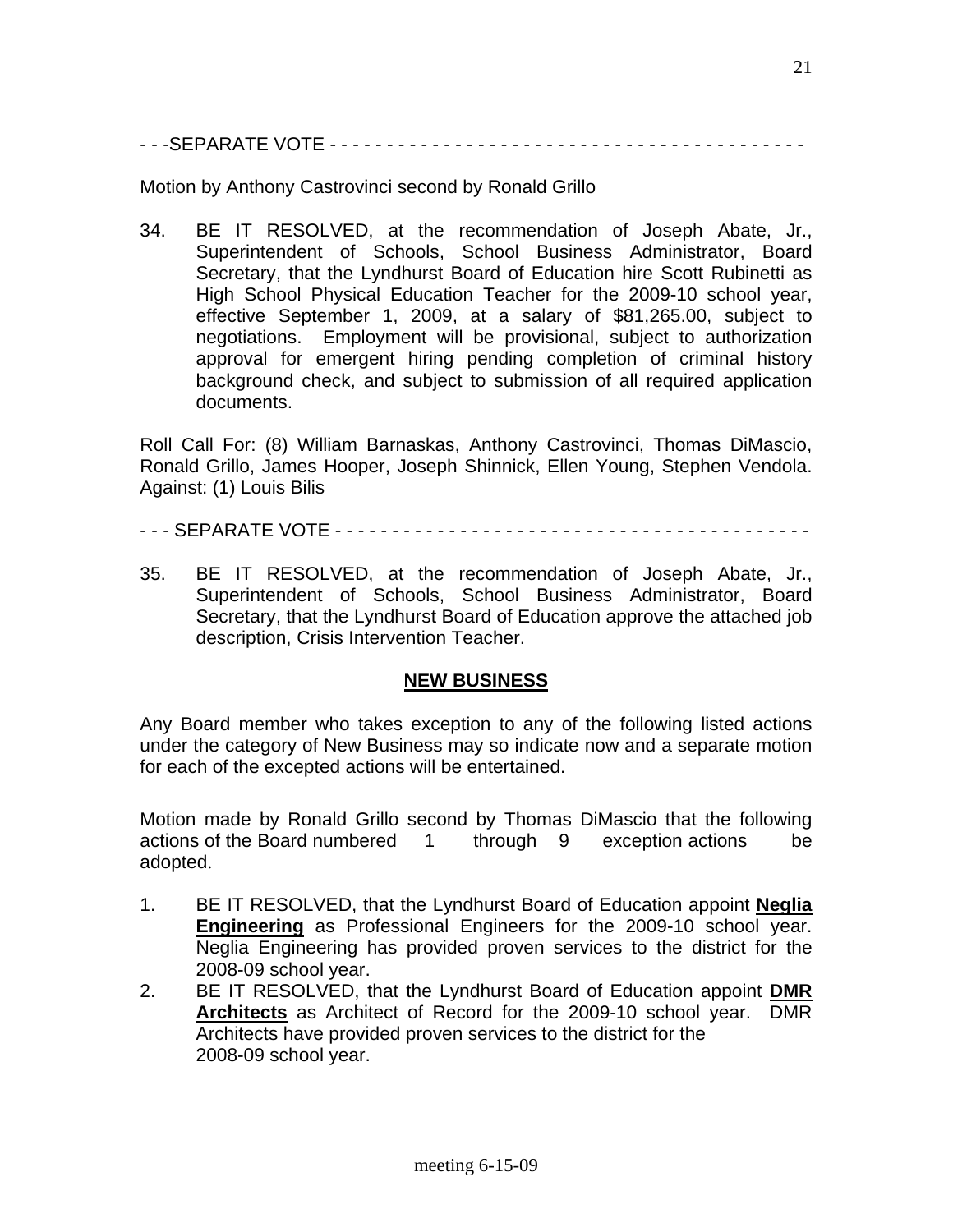- 3. BE IT RESOLVED, that the Lyndhurst Board of Education appoint **Dr. John DiCamillo**, as School Dentist for the 2009-10 school year, at an amount of \$3,600.00.
- 4. BE IT RESOLVED, that the Lyndhurst Board of Education appoint **Deborah Ferrato** as Treasurer of School Funds for the 2009-10 school year, at an amount of \$4,750.00. Ms. Ferrato is to be appointed by law.
- 5. BE IT RESOLVED, that the Lyndhurst Board of Education appoint **Peter Summers** to do District Printing, for the 2009-10 school year at \$22.50 per hour.
- 6. BE IT RESOLVED, that the Lyndhurst Board of Education appoint **DeMaria and DiMaria** as School Auditors for the 2009-10 school year. DeMaria and DiMaria have provided proven services to the district for the 2008-09 school year.
- 7. BE IT RESOLVED, that the Lyndhurst Board of Education designate **TD Bank** as the Official Depository of Board of Education funds for the 2009- 10 school year. TD Bank has provided proven services to the district for the 2008-09 school year.
- 8. BE IT RESOLVED, that the Lyndhurst Board of Education appoint **United Medical Group** as School Physician for the 2009-10 school year. United Medical Group has provided proven services to the district for the 2008-09 school year
- 9. BE IT RESOLVED, that the Lyndhurst Board of Education appoint the following for **Legal Services**, effective July 1, 2009.
	- a) **Frank DeVito** for services related to J.B. (v) LBOE
	- b) **Schenck, Price, Smith & King** (Special Education Lawyer)
	- c) **Marshall, Dennehey, Warner, Coleman & Groggin** (Various Insurance Litigation)
	- d) **Wells, Jaworski & Liebman LLC** (LBOE Lawyer)

# SUPERINTENDENT'S REPORT

1. The YWCA of Bergen County Rape Crisis Center thanked Maryann Mule, Student Assistance Counselor, and faculty members for supporting Denim Day Awareness Fundraiser with "Dollars for Denim" donations totaling